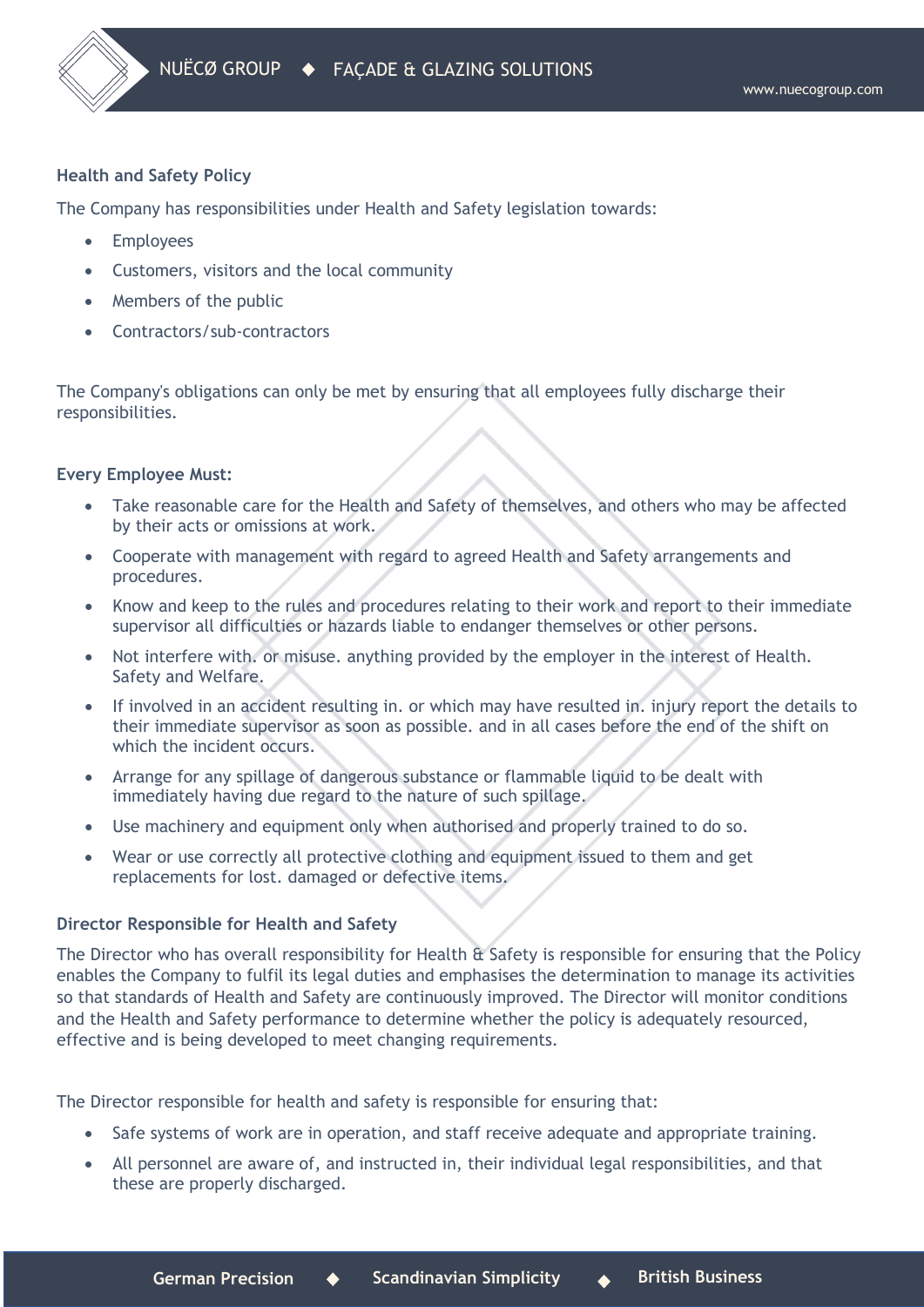

- All work carried out. and all plant. machinery and equipment complies with the Health and Safety at Work Act 1974. the Management of Health and Safety at Work Regulations 1999 and the Provision and Use of Work Equipment Regulations 1998.
- All plant, machinery and equipment is maintained in good working order, and any registered plant and small equipment carries valid certification.
- Information on Safety, Health and Welfare matters is effectively communicated to all employees.
- All staff are conversant with the Company and Health and Safety Executive accident reporting procedure (RIDDOR).
- Adequate First Aid facilities are available in accordance with current Regulations, and suitable persons are trained in first aid to the required standard.
- Periodic Statutory Tests. Inspections and Maintenance of premises and equipment are carried out and records are properly maintained.
- Fire Precautions and Portable Appliances are in place and are tested, maintained, and kept up to date with the latest legislative requirements.
- All staff are acquainted with the Emergency Evacuation Procedures and Emergency Plan.
- Suitable Personal Protective Equipment (PPE) is available, issued and in use.
- Staff are competent to carry out their work safely and have received adequate information. instruction and training.
- A personal example is set by the wearing of appropriate protective clothing.
- All potential hazards, or reported hazards, are examined and evaluated and then eliminated or adequately controlled.
- The following statutory notices are displayed:
	- A signed copy of the Health and Safety Policy Statement of Intent
	- Employers liability insurance certificate
	- Health and Safety Law poster
	- First Aid (notifying the names and locations of the First-Aiders where applicable)
	- Fire exit signs (with directional signs and running person where applicable)
- The following documentation is held on site:
	- Accident incident book and logged correctly (B1570)
- Health and Safety improvement suggestions received from staff are given due consideration.

# **Company Directors - General Responsibilities for Health and Safety**

The Directors are responsible for ensuring that the policy enables the Company to fulfil its legal duties and emphasises the determination to manage its activities so that standards of Health and Safety are continuously improved. Director/s will monitor conditions and the Health and Safety performance to determine whether the policy is adequately resourced, effective and is being developed to meet changing requirements. Director/s will ensure regular review of the policy and management system in order to maintain high standards of H&S within the company.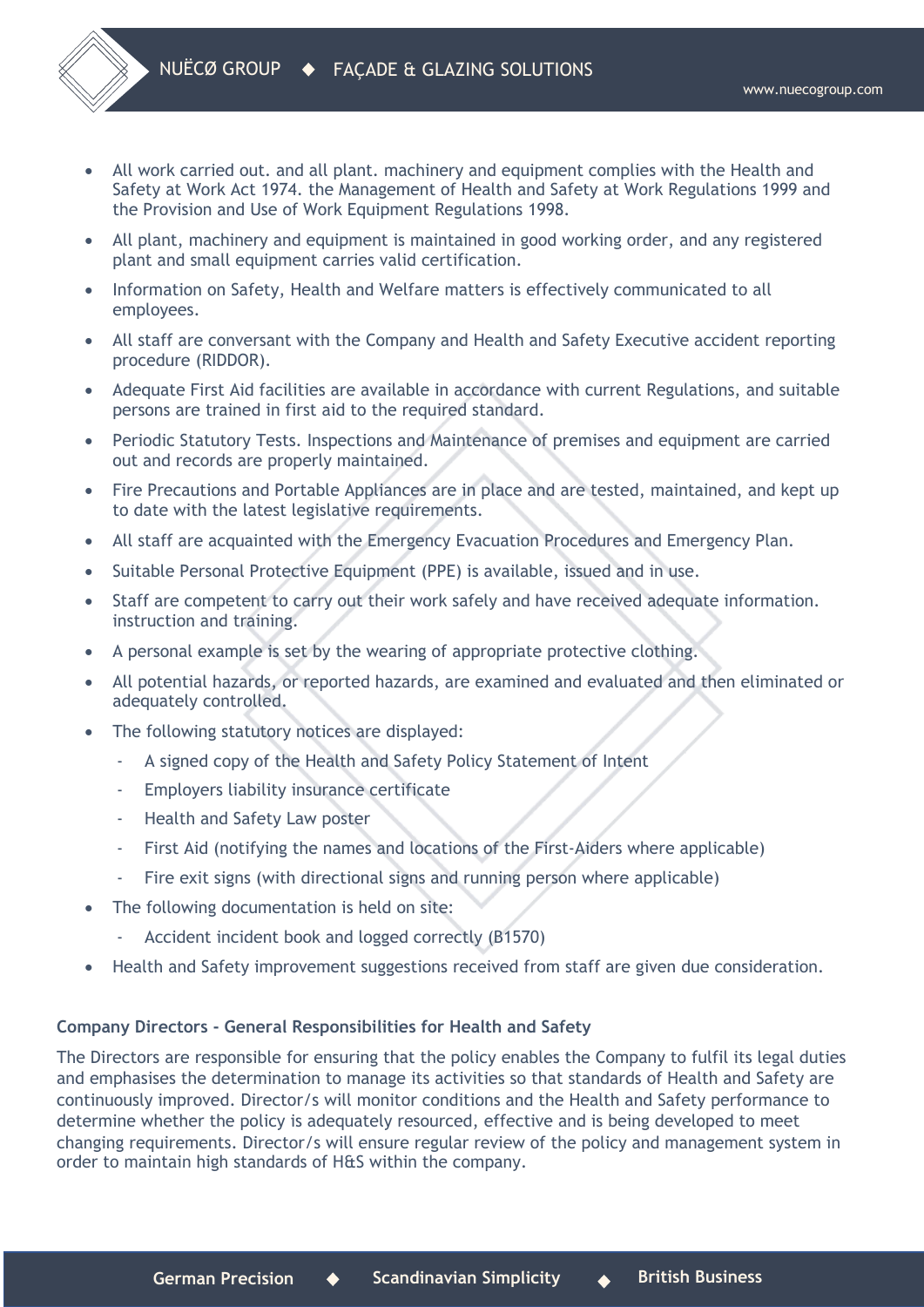It will be the Directors responsibility to ensure that:

- Systems are in place to review and up-date this Policy annually. when major staffing changes occur or when new equipment is introduced.
- Health and Safety objectives for the Company are set and monitored.
- Sufficient arrangements. facilities and finances are available for fully implementing this Policy.
- Safe systems of work are in operation and staff receive adequate and appropriate training.
- Ensuring that appropriate financial requirements for the Company's Health & Safety function are contained within the legal resources.
- Ensuring that the legal implications of relevant legislation are raised with. and understood by Directors.
- Ensuring adequate resources are made available to allow the effective implementation of the Company's Health and Safety policy.

# **Company Employees**

To include all employees:

Responsible for:

- Health & Safety on a day to day basis implementation of Health and Safety procedures. precautions and controls.
- Undertaking Risk Assessments within their department; (Give Guidance).
- Ensuring and encouraging the highest possible standards of Health & Safety within their department by effective communication and consultation with employees.
- Monitoring standards of Health and Safety within their areas of concern.
- Ensuring good standards of housekeeping.
- Ensuring COSHH Risk Assessments are carried out within the area of their responsibility.
- The provision and maintenance of suitable personal protective equipment.
- Ensuring staff attend fire training sessions.
- Carrying out hazard spotting checks of their department.
- Assessing and meeting Health & Safety training needs.
- Provide training of H&S within the work environment where needed
- Give access to all relevant information regarding H&S to ensure all employees understand their responsibilities.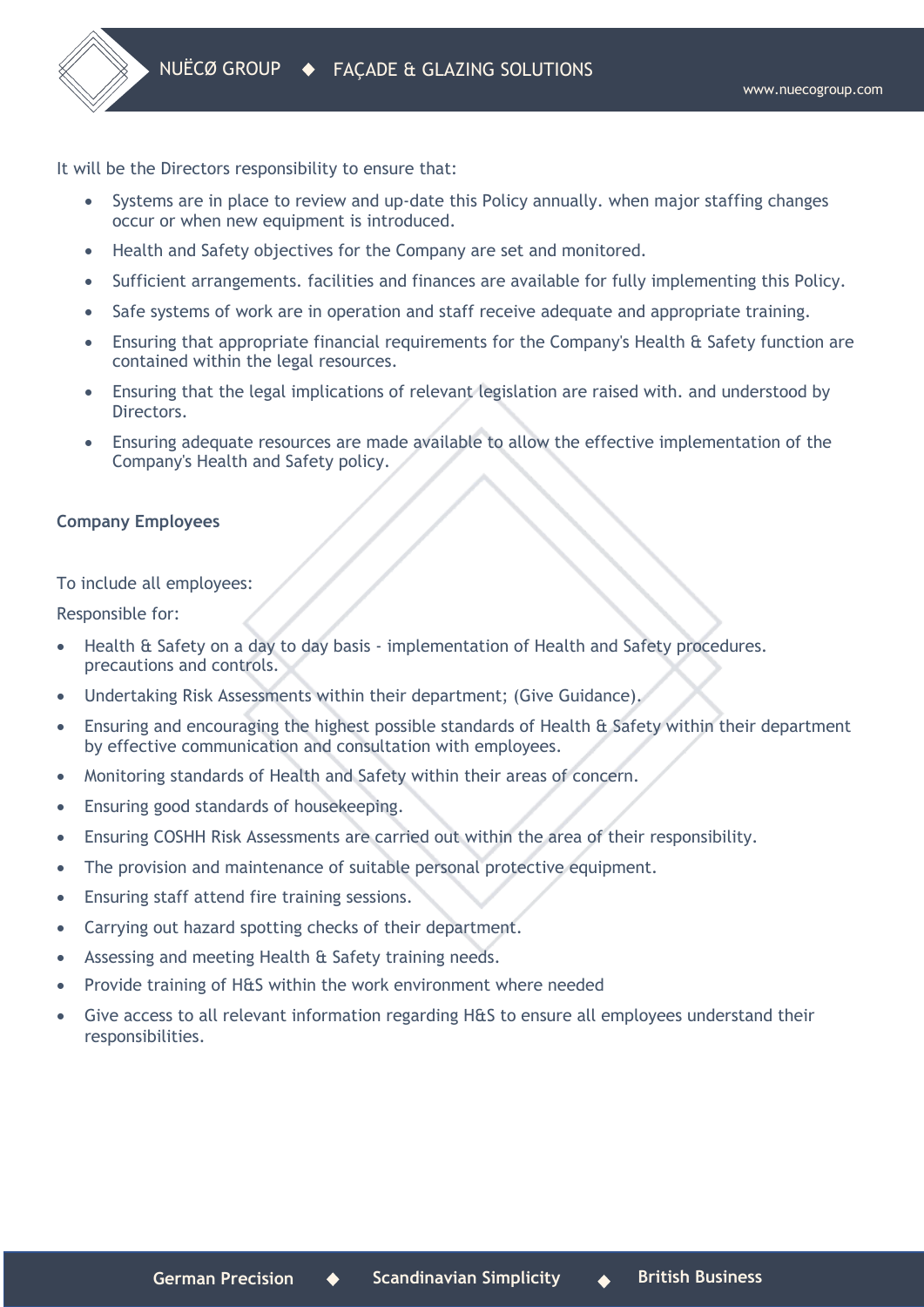

The above responsibilities will be implemented by Nueco Group Ltd safety advisors. For all Health and Safety matters, as defined by the Management of Health and Safety at Work Regulations 7999.

## **Safety adviser**

As required by Regulation 7 of 'The Management of Health and Safety at Work Regulations', Metis Consulting Ltd have been appointed to advise and assist all related Health, Safety and Welfare issues related specifically to our business undertakings. Metis Consulting Ltd will be responsible directly to the Directors and will also maintain a close relationship with all other employees.

Specifically, they will perform the following functions:

- Advise on the application and maintenance of our Company Health and Safety Policy arrangements.
- Maintain an up-to-date knowledge in matters of legislation and Regulations as they apply and affect the Company and its Health and Safety Policy.
- Advise the Directors on any related Safety matters.
- Monitor the Company's Health and Safety status by regular visits to site and ensuring our compliance with current legislation and our Company policy and standards.
- Maintain a close liaison with the Health and Safety Executive Inspectors and other appropriate organisations and departments relevant to our undertaking.
- Advise Company Directors on training requirements for employees ensuring they are competent to carry out detailed tasks within the parameters of current Safety legislation.
- Carry out regular site visits and advise management on the implementation arrangements of the Health and Safety policy.
- Advise on the training requirements for employees, especially new starters, specifically formal Safety awareness training and site induction training.

### **Company Competent Person**

Metis Consulting Ltd has been appointed to the role of Company Competent Person and is responsible for advice on overall strategies for Health, Safety and Welfare within the Company.

At unit level. they will provide advice to the Company as required in particular:

- Advice on interpretation of legal requirements
- Assistance with strategy for implementation of the policy
- Provide investigations of serious accidents
- Revise the policy in the light of experience or legal change
- Advice upon the visit of an Enforcement Officer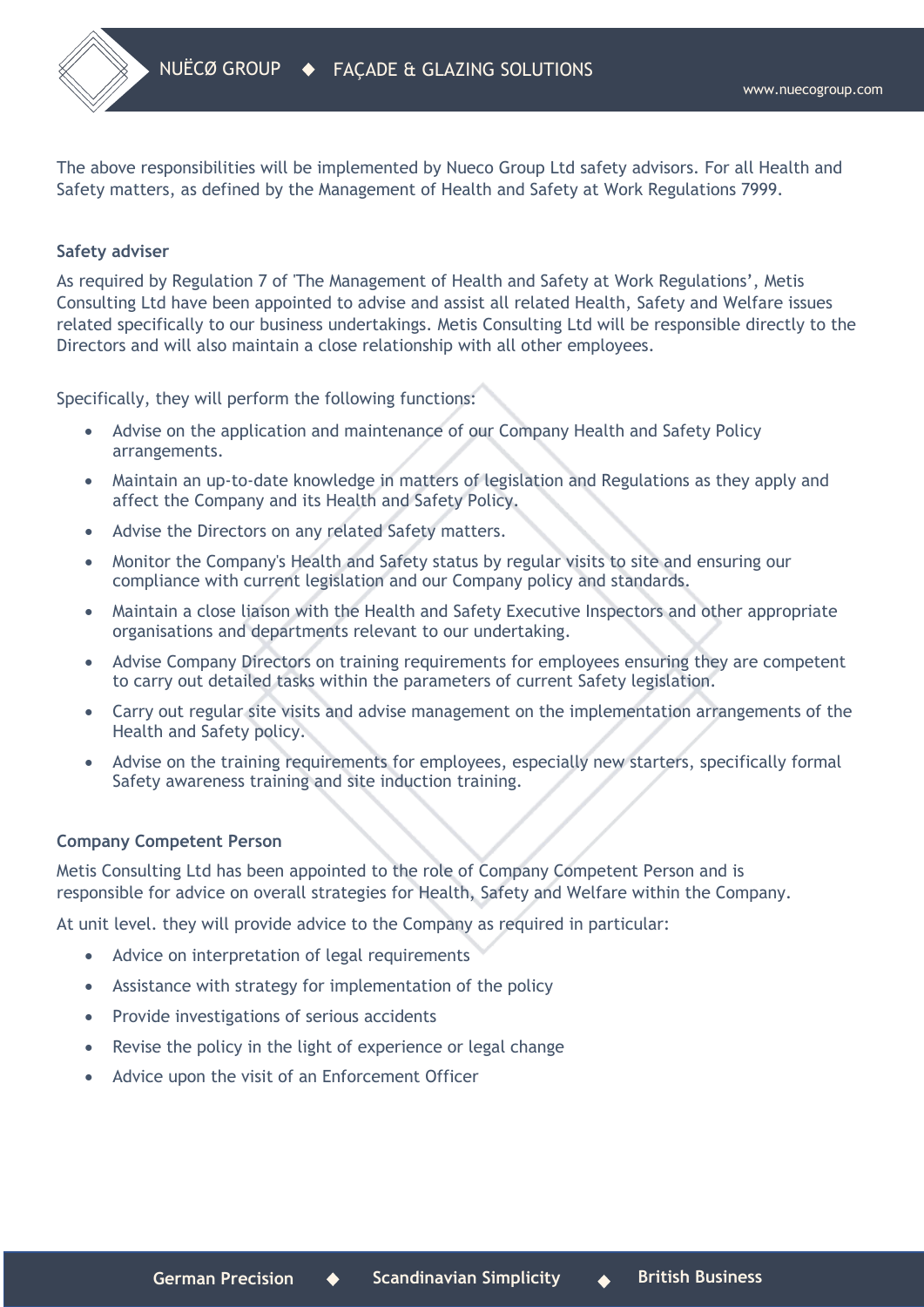

# **Arrangements**

# 1. Systems and Procedures

The Company recognises the importance of Health, Safety and Welfare, and will adopt a systematic approach towards ensuring that a Healthy and safe environment is provided and maintained for all employees and other persons who could be affected by our work activities.

Equally important is the need for constant alertness by the Directors Responsible for Health and Safety and employees in identifying and eliminating potential hazards wherever possible.

It is our primary objective that in conducting our activities, account must be taken by all parties of the need to:

- Formulate and maintain safe working systems. including work carried out during maintenance.
- Take all necessary steps to establish the causes of accidents and Risks to Health, which may occur, and to ensure that reasonable measures are taken to prevent recurrence.
- Ensure that no process, chemical or equipment is introduced unless it complies (where required) with statutory testing or examination requirements; also to ensure that, so far as is reasonably practicable, the Health and Safety of employees etc. will not be affected.
- Provide proper and adequate induction and training to ensure that all employees are fully competent in safe working methods applicable to their work.
- Encourage the closest possible liaison between the Company and employees in matters relating to Health and Safety.
- Ensure that all legal requirements relating to our activities are fully complied with, and progressively improve upon the levels of Health and Safety performance.
- Consult with employees, and advise them of their legal duties and responsibilities, including the requirement to.
- Abide by safe working systems.
- Make use of facilities and equipment provided for their protection.
- Refrain from any act which could endanger themselves or others.
- Refrain from intentionally or recklessly interfering with, or misusing, anything provided in the interests of Health Safety and Welfare.
- Report any known defect, which could endanger the Health or Safety of themselves or others.
- Co-operate as far as is necessary to ensure that we meet our legal requirements.

### 1.1 Consultation with Employees

A requirement of the Health and Safety (Consultation with Employees) regulations is for us to consult with our employees in all matters relating to health and safety.

As a Company, the Company will convene regular meetings, to discuss all relevant issues relating to health and safety.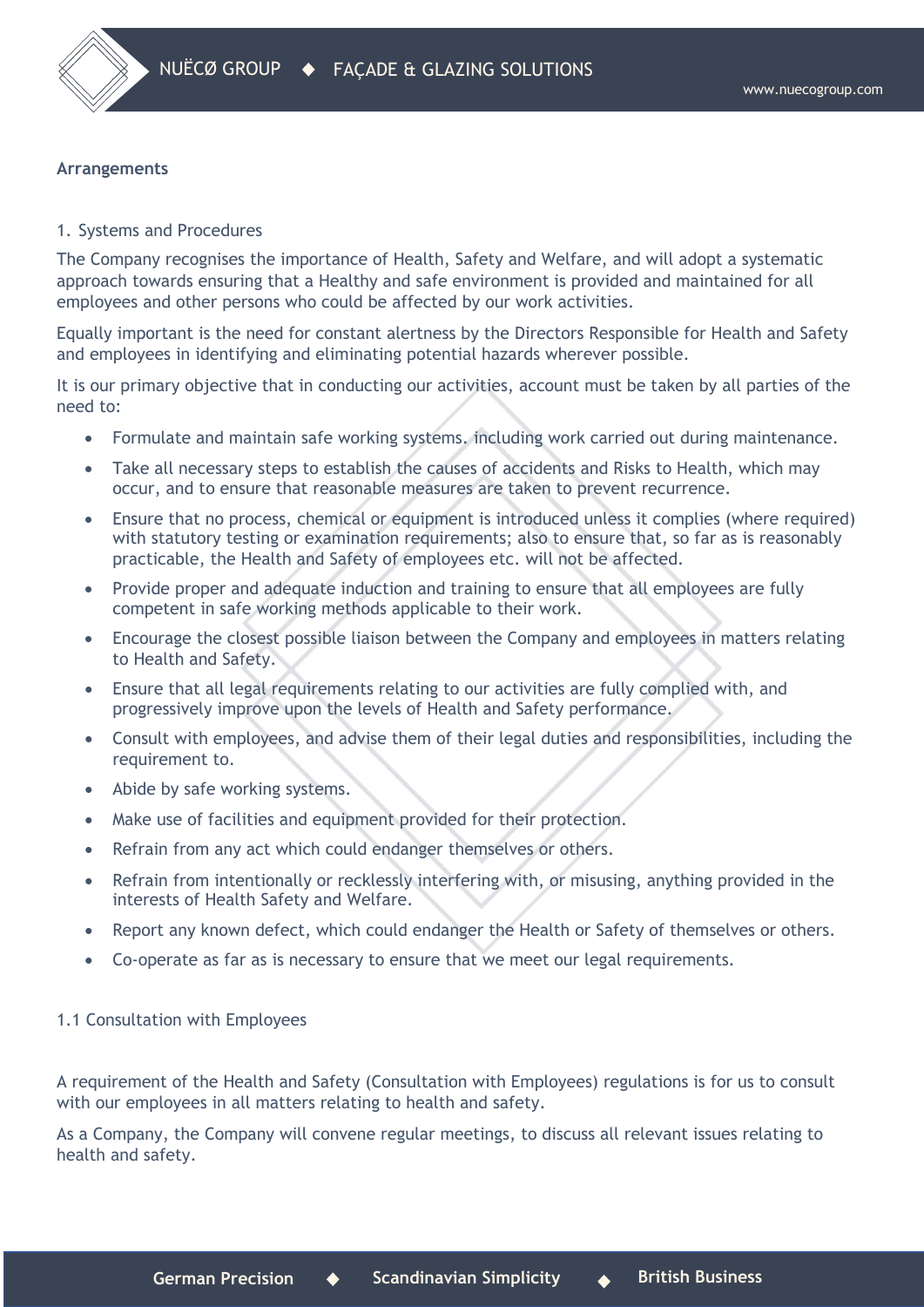In particular, we will discuss the following:

- When introducing new measures which may affect health and safety.
- The change in appointment of nominated competent persons.
- The provision of statutory health and safety information.
- Any statutory health and safety training.
- Health and safety of implications of introducing new technology, tooling or work activities.

The meetings will be formal, and minutes of the meeting will be documented and displayed on Company health and safety notice boards.

# 2. Arrangements for Implementing Policy

# 2.1 Communication with Employees

We will ensure all employees are briefed on the Company health and safety policy and other relevant health and safety information, firstly during their new starter induction when joining the Company and periodically as the policy is updated or legislation is introduced/ removed or after any changes which may affect their health, safety and wellbeing. All employees will be provided with health and safety information on an annual basis as a minimum in the form of a health and safety booklet created by our external health and safety advisors. Employees will also be briefed by their supervisor in the form of toolbox talks as required by the management team or advised by our external health and safety consultants.

In the event that an employee's first language is not English or where they have any other condition which may affect their ability to understand written or verbal communication the Company will take the necessary steps to ensure the required information is effectively communicated. This communication may include the use of existing employees who speak the same language as the affected employee or employees or who can read the same language. Where necessary we will ensure written documentation is provided in a suitable language for employees to understand.

All employees are reminded that the Company operates an open door policy and all employees are free to contact any member of the management team regarding any health and safety concerns they may have or where they have ideas which may improve the health, safety and wellbeing of employees. All concerns or ideas raised will be given due consideration by the management team and feedback will be given to employees where appropriate.

# 2.2 Fire

A written Risk Assessment in accordance with the Regulatory Reform (Fire Safety) Order 2005 (FSO) will be undertaken and kept up to date. The control measures identified will be issued to relevant employees. Training and information will be given as necessary.

Detailed procedures for evacuations including exit routes and information on good practice are held, and available on request to any member of staff. Equipment checks and evacuation drills will be held at regular intervals. Fire Warden will be appointed, and another member of staff will act as an evacuation "Roll Caller".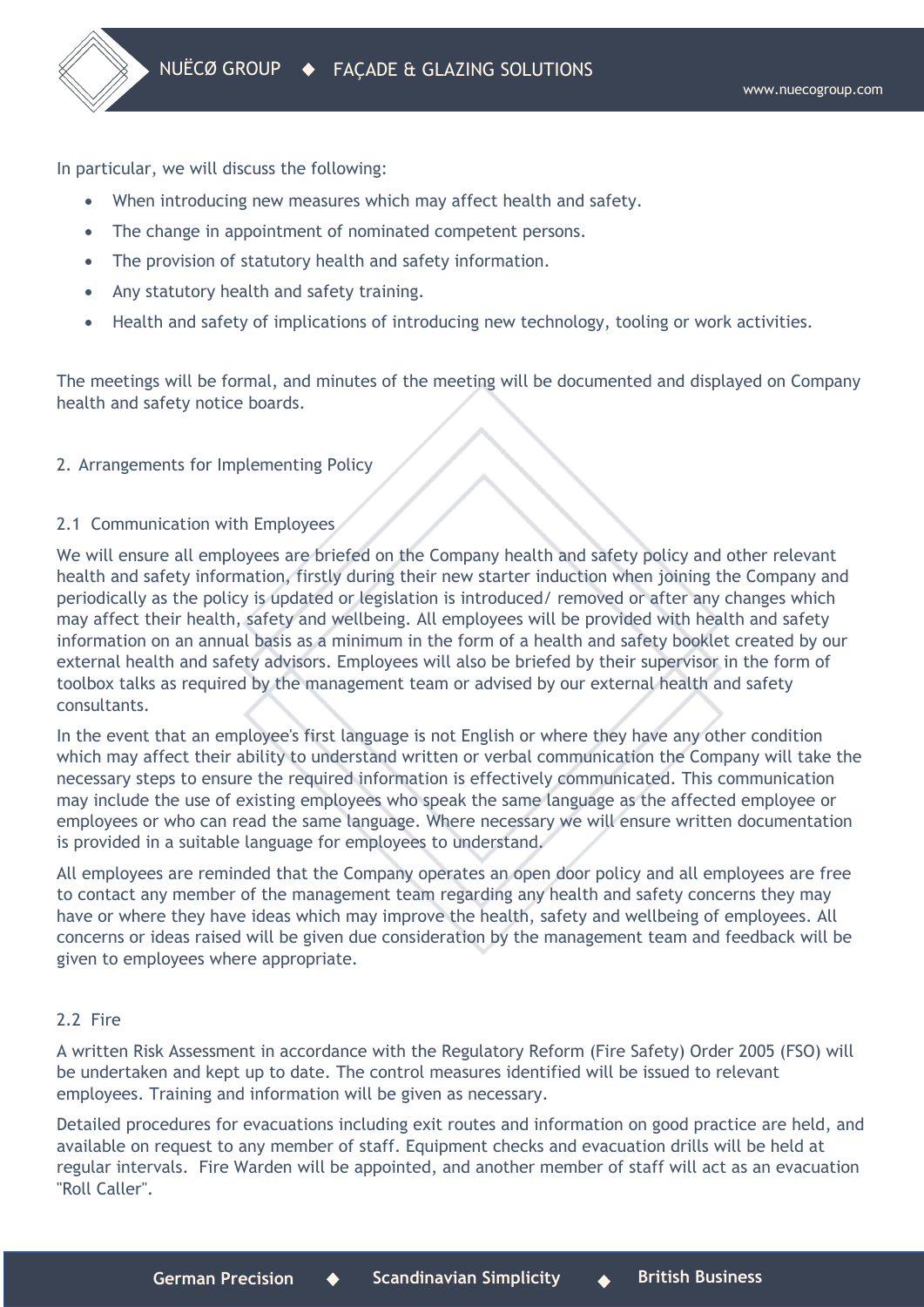Staff will be trained in fire Safety and the use of fire equipment. They will also be briefed on the role of individuals and the action to take in the event of a fire or other emergency.

# 2.3 Risk Assessment

All significant hazards will be identified, and the associated Risks assessed. Significant Risks will be recorded. Simple, effective control measures will be agreed, with the involvement of the employees affected. Safe systems of work will be produced and implemented in respect of all work activities where a significant Risk has been identified.

Written Assessments and Safety procedures will be carried out in all the production and administration areas and communicated to all affected employees.

Specific Risk Assessments will include:

- Manual Handling/PPE/COSHH/Risk
- Fire
- Machinery & Equipment including Forklift Trucks, Power & Hand Tools

# 2.4 First Aid

The Health and Safety (First Aid) Regulations 1981 will be complied with and a suitable number of persons will be nominated and trained and certificated to the necessary standard as per the findings of a first aid risk assessment to allow sufficient cover for all working hours and shift patterns.

Details of the First Aiders will be displayed prominently for the benefit of all employees and visitors and brought to the attention of all new employees at their Induction stage.

Stock levels of items required under the Regulations will be checked at regular intervals and boxes will be kept secure, yet quickly available when required. Special arrangements will be made to provide cover where employees work away from Company premises.

The Director Responsible for Health and Safety will maintain a register of certificated First Aiders and will ensure that a minimum level of cover is provided at all times.

### 2.5 Accident Procedure

Details of all accidents will be recorded in the Accident Book, and where appropriate investigated by Nueco Group Limited. Employees are required to assist with any investigation of accidents and/or dangerous occurrences that take place within their work area.

The requirements of RIDDOR will be followed in respect of any recordable/ reportable accident or dangerous occurrence (see 2.6).

# 2.6 Statutory Notification of Accidents/ Dangerous Occurrences

When a specified injury or dangerous occurrence has occurred, the HSE will be notified immediately and the online notification form will be completed and sent within 10 days of notification. Others to be notified as soon as possible are, Directors, and the Company's insurers.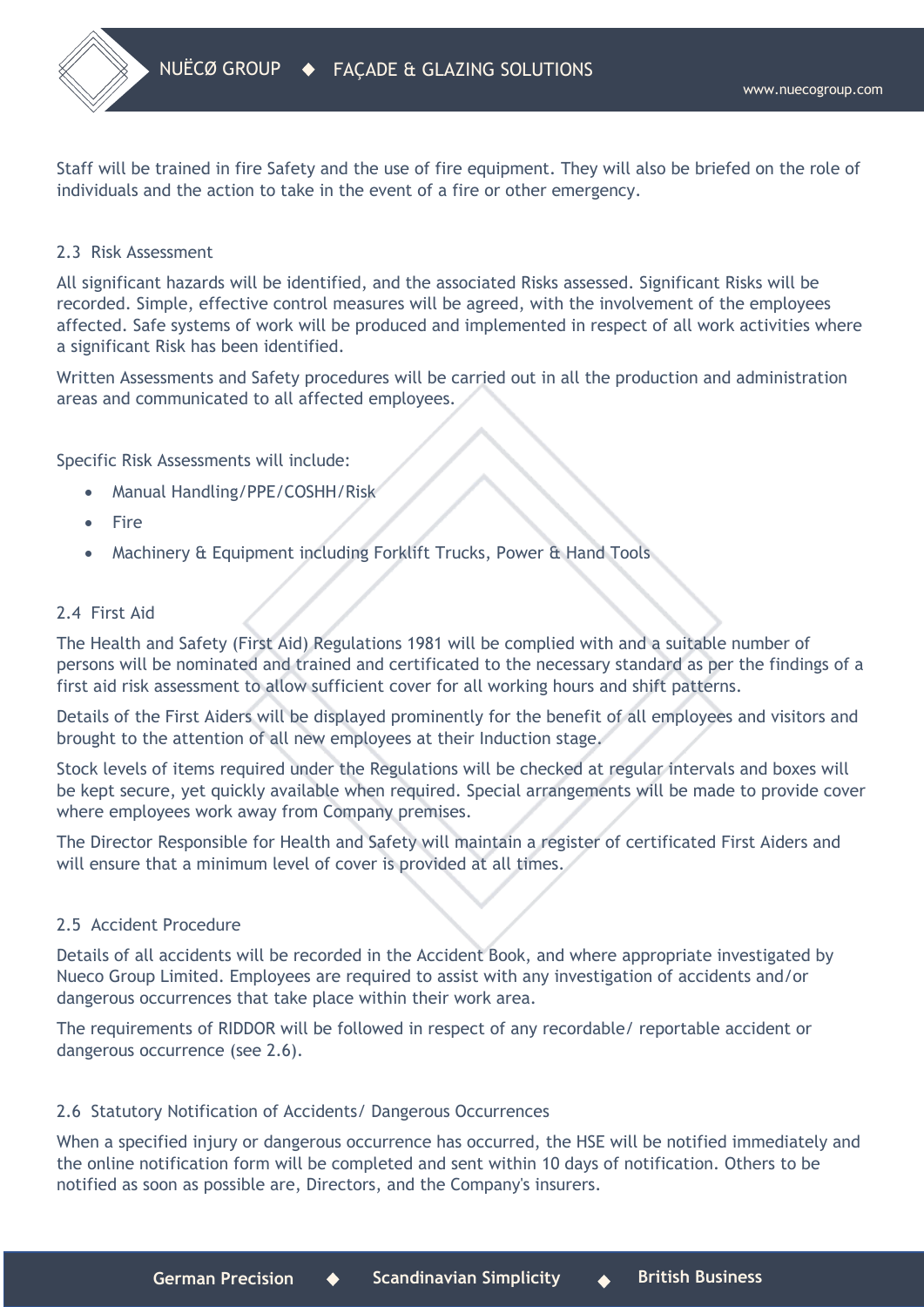Notifiable occupational diseases will be reported to the HSE via the online notification form.

Where a person is absent from work or unable to perform their normal working duties as a result of a work related incident/ accident over 7 consecutive days, the HSE Incident Control Centre must be notified within 15 working days from the day of the accident.

Please note it will still be a requirement to record all over 3 day accidents just no longer report them to the HSE. The entry into the Company accident book of over 3 day accidents will be a sufficient means of recording them.

All reportable accidents or dangerous occurrences will be investigated, and a report issued. In their role as the Company's Safety advisors Metis Consulting Ltd will assist with the investigation and give advice and guidance.

Action considered necessary to prevent a recurrence will be taken, and a report submitted to the enforcing authority.

# **The Reporting of Injuries, Diseases and Dangerous Occurrences Regulations 2013**

These regulations require certain accidents and dangerous occurrences at work to be notified to the Local Authority, and a guideline is set out on the following page:

# **Accidents which require immediate reporting to the local H.S.E.**

### **Work-Related Accidents**

For the purposes of RIDDOR. an accident is a separate. identifiable. unintended incident that causes physical injury. This specifically includes acts of non-consensual violence to people at work.

Please note: Not all accidents need to be reported, a RIDDOR report is required only when:

- The accident is work-related.
- It results in an injury of a type which is reportable (as listed under 'Types of reportable injuries').

When deciding if the accident that led to the death or injury is work-related, the key issues to consider are whether the accident was related to:

- The way the work was organised, carried out or supervised
- Any machinery, plant, substances or equipment used for work
- The condition of the site or premises where the accident happened

If none of these factors are relevant to the incident, it is likely that a report will not be required.

# **Types of Reportable Injury**

## **Deaths**

All deaths to workers and non-workers must be reported if they arise from a work-related accident, including an act of physical violence to a worker. Suicides are not reportable, as the death does not result from a work-related accident.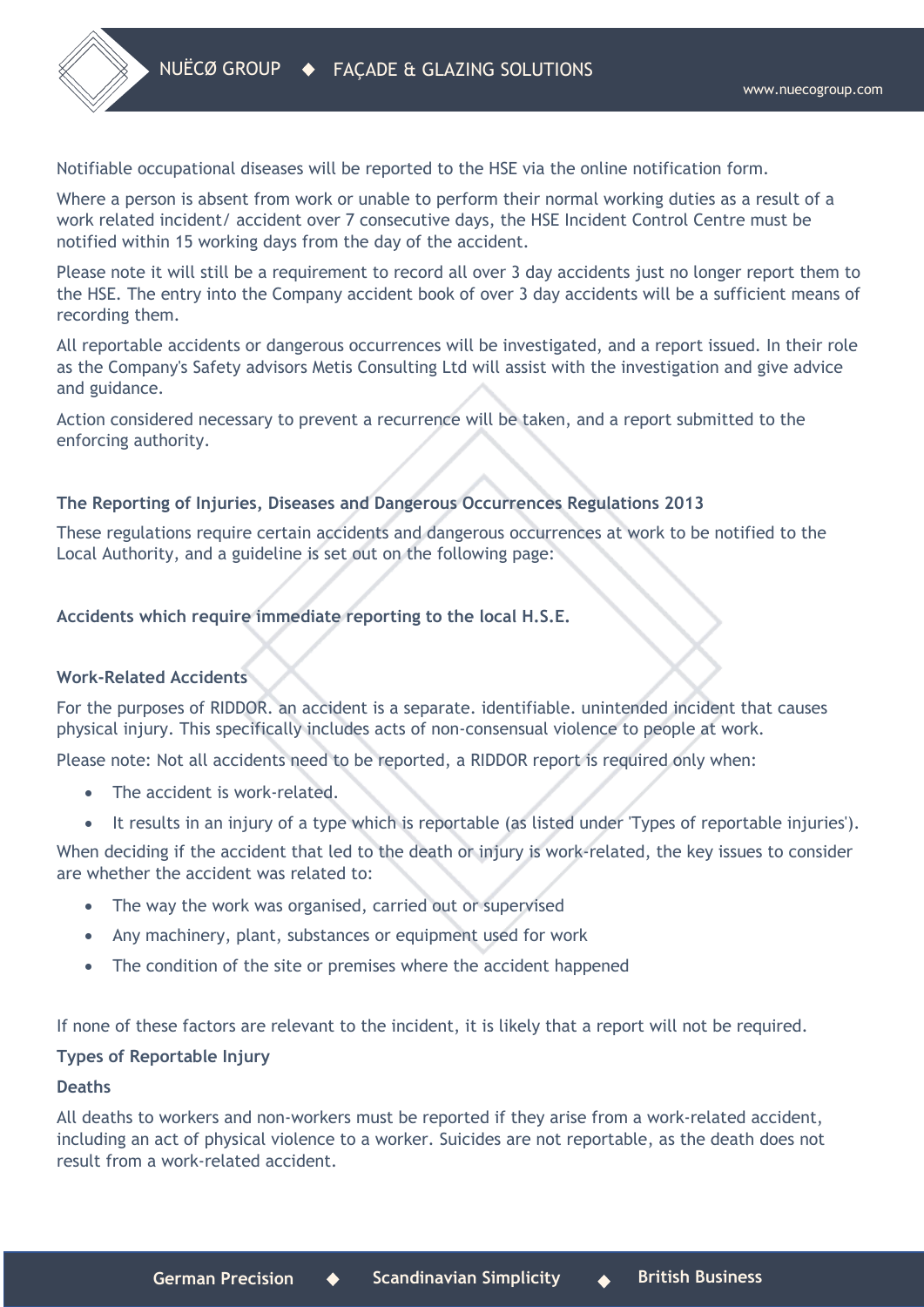# **Specified Injuries to Workers**

The list of 'specified injuries' in RIDDOR 2013 (regulation 4) includes:

- A fracture, other than to fingers, thumbs and toes.
- Amputation of an arm, hand, finger, thumb, leg, foot or toe.
- Permanent loss of sight or reduction of sight.
- Crush injuries leading to internal organ damage.
- Serious burns (covering more than 10 % of the body, or damaging the eyes, respiratory system or other vital organs).
- Scalpings (separation of skin from the head) which require hospital treatment.
- Unconsciousness caused by head injury or asphyxia.
- Any other injury arising from working in an enclosed space, which leads to hypothermia, heatinduced illness or requires resuscitation or admittance to hospital for more than 24 hours.

# **Over-Seven-Day Injuries to Workers**

This is where an **employee, or self-employed person, is away from work or unable to perform their normal work duties for more than seven consecutive days** (not counting the day of the accident).

### **Injuries to Non-Workers**

Work-related accidents involving members of the public or people who are not at work must be reported if a person is injured and is taken from the scene of the accident to hospital for treatment to that injury.

There is no requirement to establish what hospital treatment was actually provided, and no need to report incidents where people are taken to hospital purely as a precaution when no injury is apparent.

If the accident occurred at a hospital. the report only needs to be made if the injury is a 'specified injury· (see above).

### **Reportable Dangerous Occurrences**

Dangerous occurrences are certain, specified 'near-miss' events (incidents with the potential to cause harm.) Not all such events require reporting. There are 27 categories of dangerous occurrences that are relevant to most workplaces.

For example:

- The collapse, overturning or failure of load-bearing parts of lifts and lifting equipment.
- Plant or equipment coming into contact with overhead power lines.
- Explosions or fires causing work to be stopped for more than 24 hours.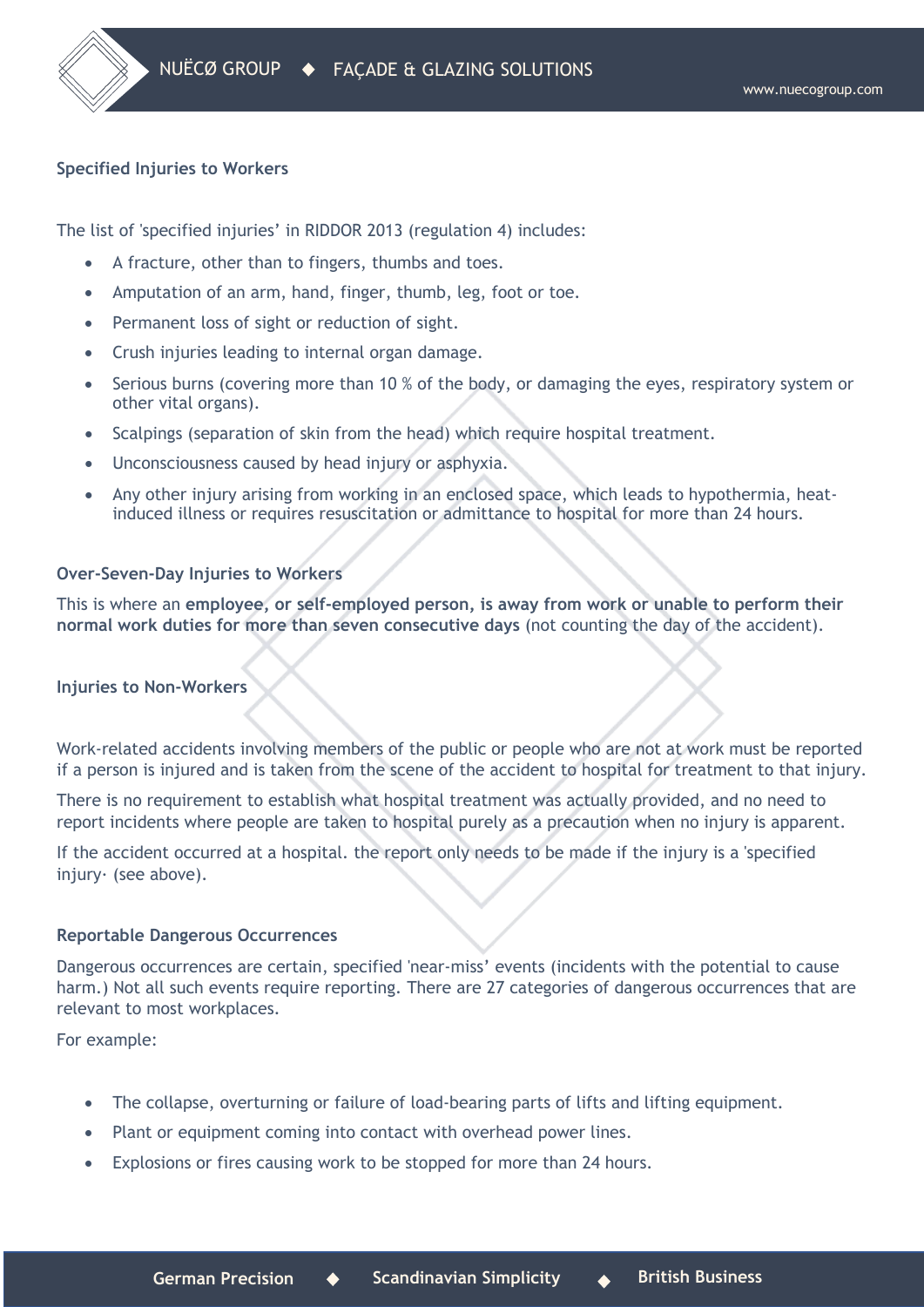Certain additional categories of dangerous occurrences apply to mines, quarries, offshore workplaces and certain transport systems (railways etc). For a full, detailed list, refer to the online guidance at: www.hse.gov.uk/riddor

# **Reportable Occupational Diseases**

Employers and self-employed people must report diagnoses of certain occupational diseases, where these are likely to have been caused or made worse by their work. These diseases include (regulations 8 and 9):

- Carpal tunnel syndrome
- Severe cramp of the hand or forearm
- Occupational dermatitis
- Hand-arm vibration syndrome
- Occupational asthma
- Tendonitis or tenosynovitis of the hand or forearm
- Any occupational cancer
- Any disease attributed to an occupational exposure to a biological agent

#### **Exemptions**

In general. reports are not required (regulation 14) for deaths and injuries that result from:

- Medical or dental treatment. or an examination carried out by, or under the supervision of, a doctor or registered dentist.
- The duties carried out by a member of the armed forces while on duty.
- Road traffic accidents, unless the accident involved the loading or unloading of a vehicle.
- Work alongside the road, e.g. construction or maintenance work.
- The escape of a substance being conveyed by the vehicle; or a train.

### **Recording Requirements**

Records of incidents covered by RIDDOR are also important. They ensure that we (the Company) have collect sufficient information to allow us to properly manage health and safety risks. This information is a valuable management tool that can be used as an aid to risk assessment, helping to develop solutions to potential risks. In this way, records also help to prevent injuries and ill health, and control costs from accidental loss.

Records of the following will be maintained:

• Any **accident, occupational disease or dangerous occurrence** which requires reporting under RIDDOR.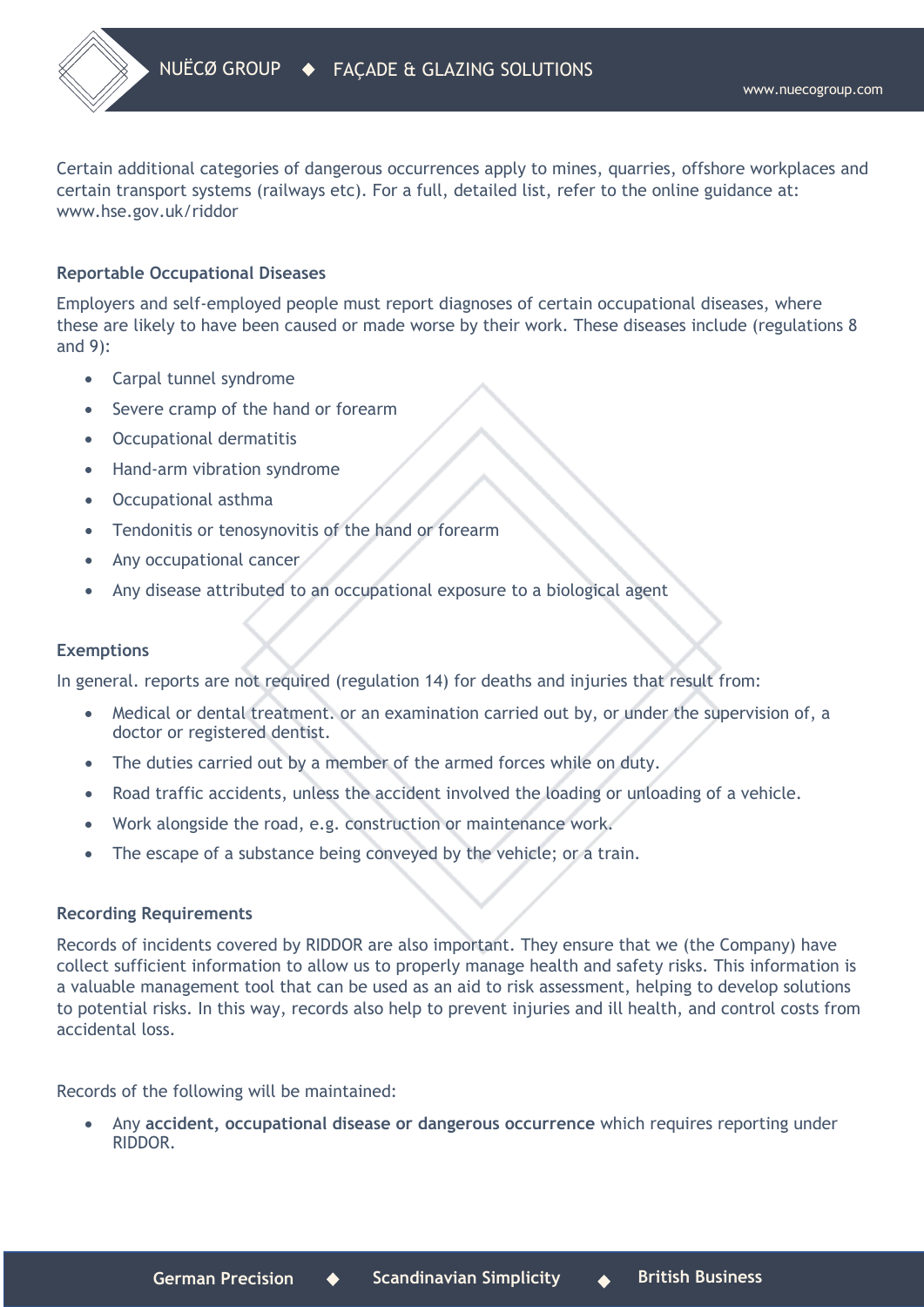• Any other occupational accident causing injuries that result in a worker being away from work or **incapacitated for more than three consecutive days** (not counting the day of the accident but including any weekends or other rest days). We do not have to report over-three-day injuries to the HSE, unless the incapacitation period goes on to exceed seven days. Entries into the Company accident book will be a sufficient means of recording all over three day injuries.

When requested we produce RIDDOR & accident book entries records when asked by HSE, local authority or any other statutory inspectors.

# 2.7 Equipment and Maintenance

All new and existing equipment and facilities will be sufficiently designed, constructed and installed so as to be safe and without Risk to the Health and Safety of employees.

An adequate planned maintenance system will be operated, and records maintained.

Safe systems of work will be used and updated, such that protection against foreseeable maintenance hazards is provided.

All legally required maintenance, testing and inspections will be carried out and records kept in accordance with statutory provisions, insurer and fire authorities approved codes.

Only qualified electricians are permitted to carry out work on electrical wiring and apparatus, using safe systems of work.

# 2.8 Personal Protective Equipment (PPE)

**Responsibilities:** Directors will be responsible for ensuring that only PPE to the correct standards has been issued and used.

Directors will ensure that all persons under their control are equipped with, and use correctly, any PPE provided to them. They will also ensure that Risk Assessments relating to their work are reviewed to enable them to identify what Safety precautions (including PPE) should be in place.

**PPE Assessment:** In accordance with the Personal Protective Equipment Regulations 1992, an Assessment of the PPE requirements of each employee will be made using the PPE issue record form. For the purposes of co-ordinating Safety Management, the PPE Assessment will be included in the Company 's general assessment procedure detailed below.

It should be noted at this point that PPE would be used only as a last resort measure.

Where a hazard to an employee is identified, though the exact Risk level is not known, then that employee will be given the maximum possible protection until an adequate Risk Assessment has been carried out.

**PPE Correct Standards:** All personal protective equipment purchased by the Company will be used to the correct BS or EN standard, equipment which is not CE marked will not be used.

The Managing Director in liaison with the Company Safety Advisers will ensure that the correct standard equipment is being purchased, issued and signed for on the appropriate form.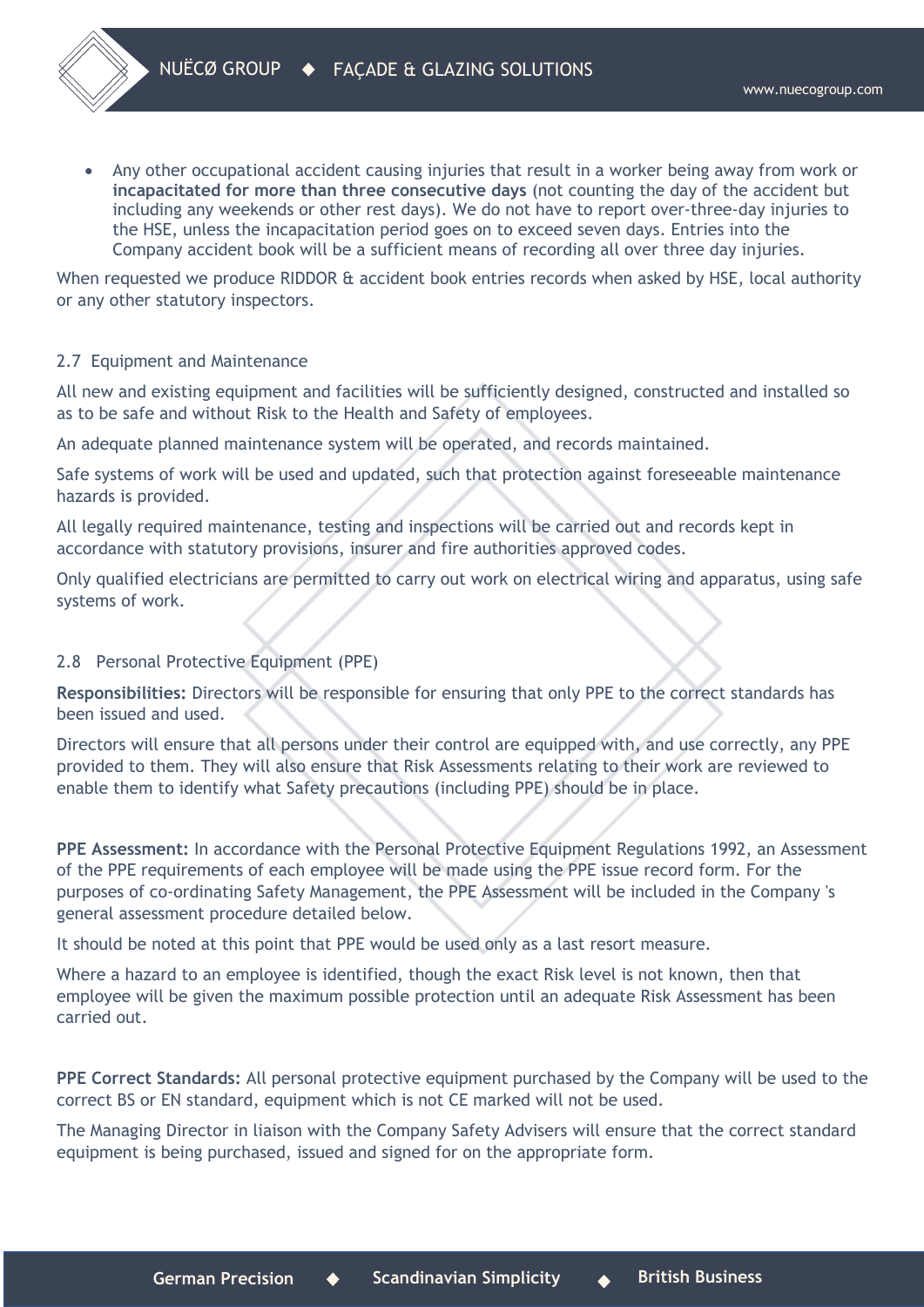**Issue of PPE:** Employees will be issued with all necessary PPE relating to the hazards from their work activity or as a result of the findings of any Risk Assessment which relates to their work environment.

Where an employee makes a reasonable request for additional equipment. this will be reviewed by their supervisor and where appropriate the equipment will be supplied.

**Replacement of Equipment:** All PPE will be replaced on a new for old basis. Re-issue or replacement of worn out PPE will be requested using the record form, which will be held in the office, in order that usage can be monitored.

Any PPE which is so worn or damaged that it no longer affords adequate protection must be replaced before the operative is allowed to continue work.

PPE which has a shelf life or maximum usage period will be replaced in accordance with manufacturer's instructions.

**Training - Correct Use:** Employees who are required to use PPE to ensure their Safety will be given training in its correct use. All training will be provided in accordance with the manufacturers guidance.

Personal Preference: Whilst every reasonable effort will be made to ensure that PPE satisfies requirements. the Company cannot guarantee to satisfy individual's preference. Once issued PPE must be worn. It will not be left to the operative's discretion.

**Damage/ Misuse:** It will be the responsibility of the employee to report any faulty or damaged Safety equipment to their Director. It must then be exchanged as soon as possible.

Employees must not alter, deface or otherwise misuse any Safety equipment supplied to them.

**Maintenance:** It will be the responsibility of each employee to ensure that PPE is maintained in good order. In order that Operatives can be correctly equipped with Safety equipment at short notice, a reserve stock will be held by the office.

### 2.9 Electricity

Electrical equipment will be properly maintained to ensure that it is safe for normal use. All portable appliances will be examined prior to first use, then examined, and tested regularly thereafter. A register of appliances will be produced and kept up to date. The findings of inspections and tests will be recorded. Only qualified electricians are permitted to carry out work on electrical wiring and apparatus using safe systems of working.

Where practicable. equipment will be switched off when not in use, or on leaving the premises. All cabling, plugs and connections will be properly organised, inspected, recorded and maintained to minimise any Risks, in accordance with the Regulations.

Employees will not carry out maintenance on electrical equipment or plugs without prior authority and training. Employee's personal electrical apparatus is not to be used on Company premises without prior permission.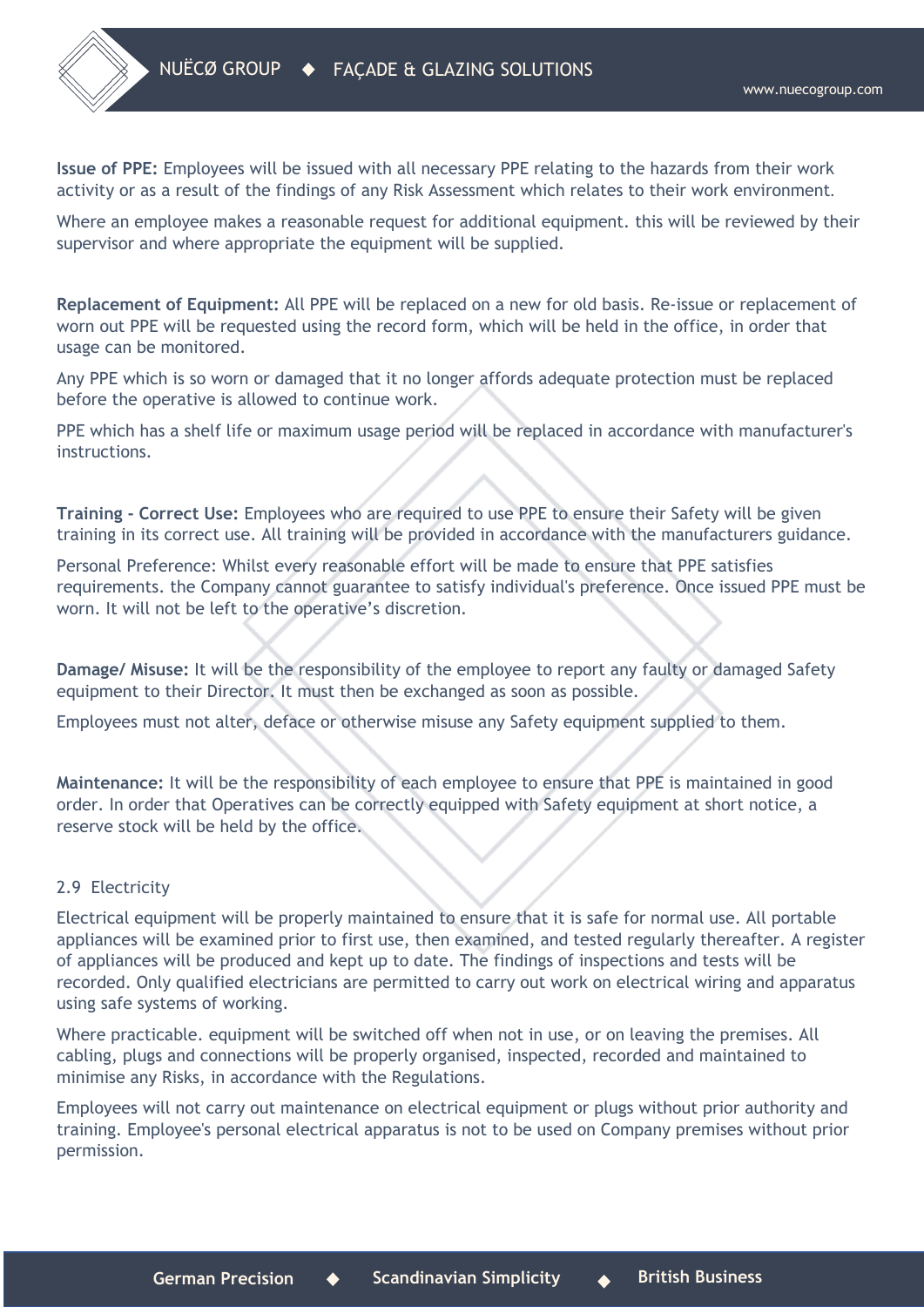The mains electricity supply will be inspected, and a certificate of test obtained from a 'Competent Person' in accordance with the timescale laid down in the Regulations.

# 2.10 Premises and Welfare

Environment, Welfare and other related facilities will be maintained to the standard required by the Health and Safety at Work etc. Act 1974 and the Workplace (Health, Safety and Welfare) Regulations 1999. Particular attention will be given to the general fabric, temperature, ventilation, purity of air and water supplies, lighting, sanitary conveniences and noise.

Where Company employees are required to undertake work on site the Directors Responsible for Health & Safety will ensure at the planning stage that the requirements for welfare provision are suitably assessed and provisions made before work commences on site.

# 2.11 Control of Substances Hazardous to Health (COSHH)

The requirements of the COSHH Regulations 2004 and other related legislation will be satisfied. All necessary precautions will be taken in the use, storage and transportation of any material or substance. The least hazardous type of any substance will be used or purchased in order to minimise any associated Risk. There will be regular Assessments and monitoring to ensure that this is achieved.

No new substances will be introduced into the workplace until the information regarding possible hazards and the necessary precautions to be observed have been fully evaluated by a competent person.

**Responsibilities:** The Directors will be responsible for ensuring that this section is implemented and that all employees are given adequate information about any substances which are to be used.

Directors must ensure that the significant findings of any COSHH Assessment, including the Safety precautions to be adopted, are communicated to all operatives who will be exposed to the substances.

Employees will not use any substances unless a COSHH assessment has been carried out and its findings communicated to them. If an employee has not received a COSHH assessment or the relevant training then they are to cease use immediately and contact a Director.

**Hazardous Substances Register:** The Directors will create and maintain a Hazardous Substance Register. The Register will contain Hazardous Data Sheets for every substance purchased by the Company. These data sheets will be supplied by the supplier of the substance and must be formatted so as to provide clear Health and Safety information, including first aid. fire precautions, emergency action, correct storage and safe handling.

**COSHH Assessment:** A COSHH Assessment will be carried out for every substance, or where practicable on substance groups i.e. solvent based paints grouped onto one Assessment.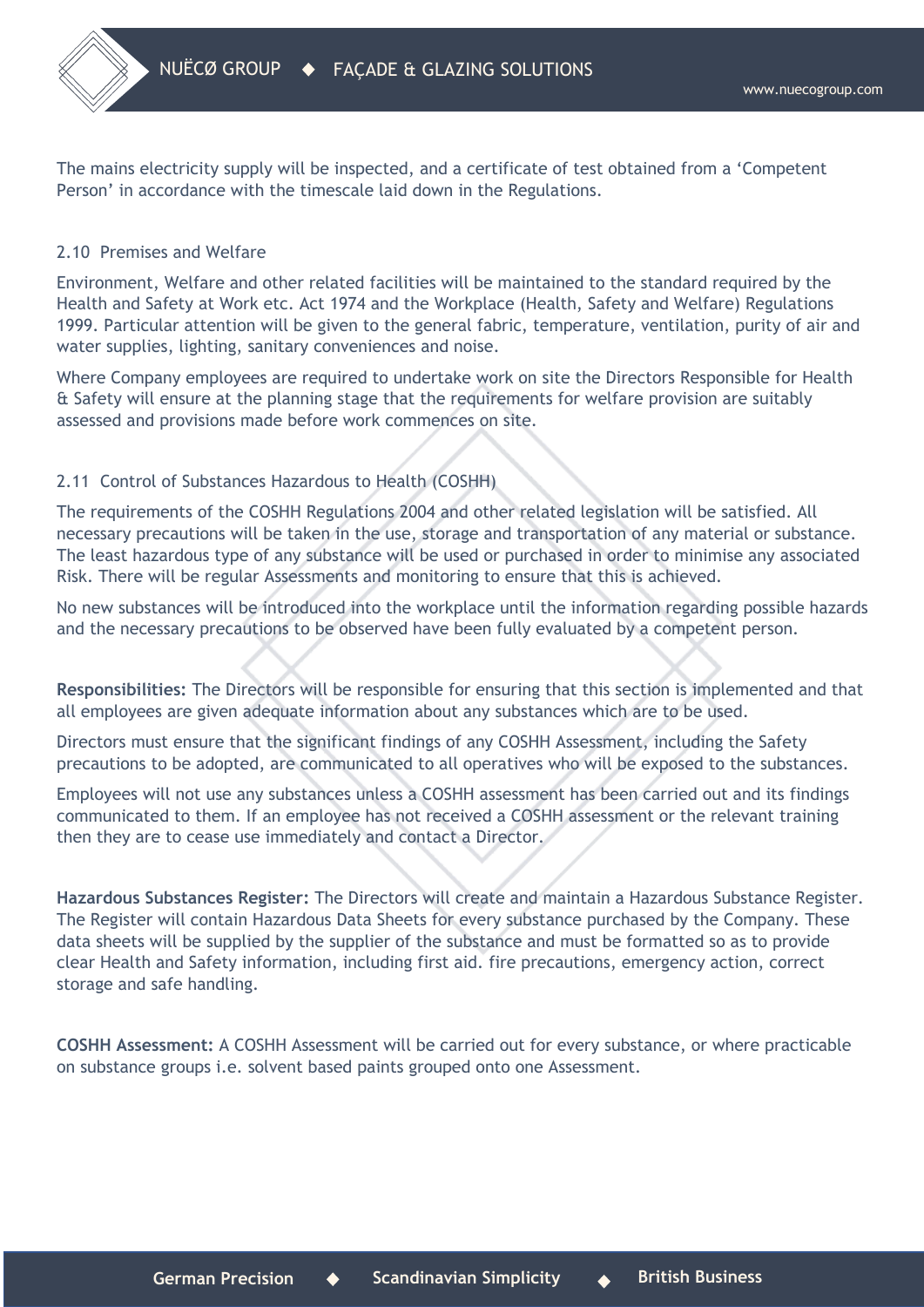All COSHH Assessments will be carried out on the standard form. The format of the Assessment is such that it takes the following factors into account:

- Type of Substance
- Work Location/Environment
- **Work Duration**

All Assessments will be in writing and will be held available for inspection at all times at an appropriate point in the workplace. A central file will be created which will contain master copies of all Assessments carried out.

COSHH Assessments will be reviewed at the following times:

- If the work environment changes
- If it is requested by the operative
- In any case every 12 months

Any review must be recorded on the Assessment with a review date and the name of the person who carried out the review.

**Substance Substitution:** Wherever possible hazardous substances will be replaced with less hazardous ones. It will be the responsibility of the Managing Director to investigate the availability of replacement substances and put them to use as soon as possible. Substances must also be assessed as necessary. Advice from Nueco Group Ltd Safety Advisors shall be sought where applicable.

**Safety Precaution Advice**: Any Safety Precautions recommended as a consequence of a COSHH Assessment must be adhered to at all times while the substance is in use.

**Health Surveillance**: All hazardous substances will be stored in correct storage facilities away from the work area. Storage facilities will be kept locked at all times and will be constructed as such that they do not pose a Risk to the substance and will not allow any spillage to leak out.

Safety notices will be posted on all storage facilities warning of the dangers associated with the substances being stored together.

The Hazard Safety Data Sheets for all substances being stored will be available at the storage facility.

Only the minimum quantity required for immediate work will be removed from the storage facility. Persons required to handle hazardous substances will be given training in both correct handling techniques and Safety precautions for hazardous substances.

All spillages will be soaked up using sand or chemical dry granules, contaminated materials are then to be disposed of in accordance with local authority rules. Hazardous substances are not allowed to enter any drain or watercourse. The Director is to be informed of any substantial spill immediately.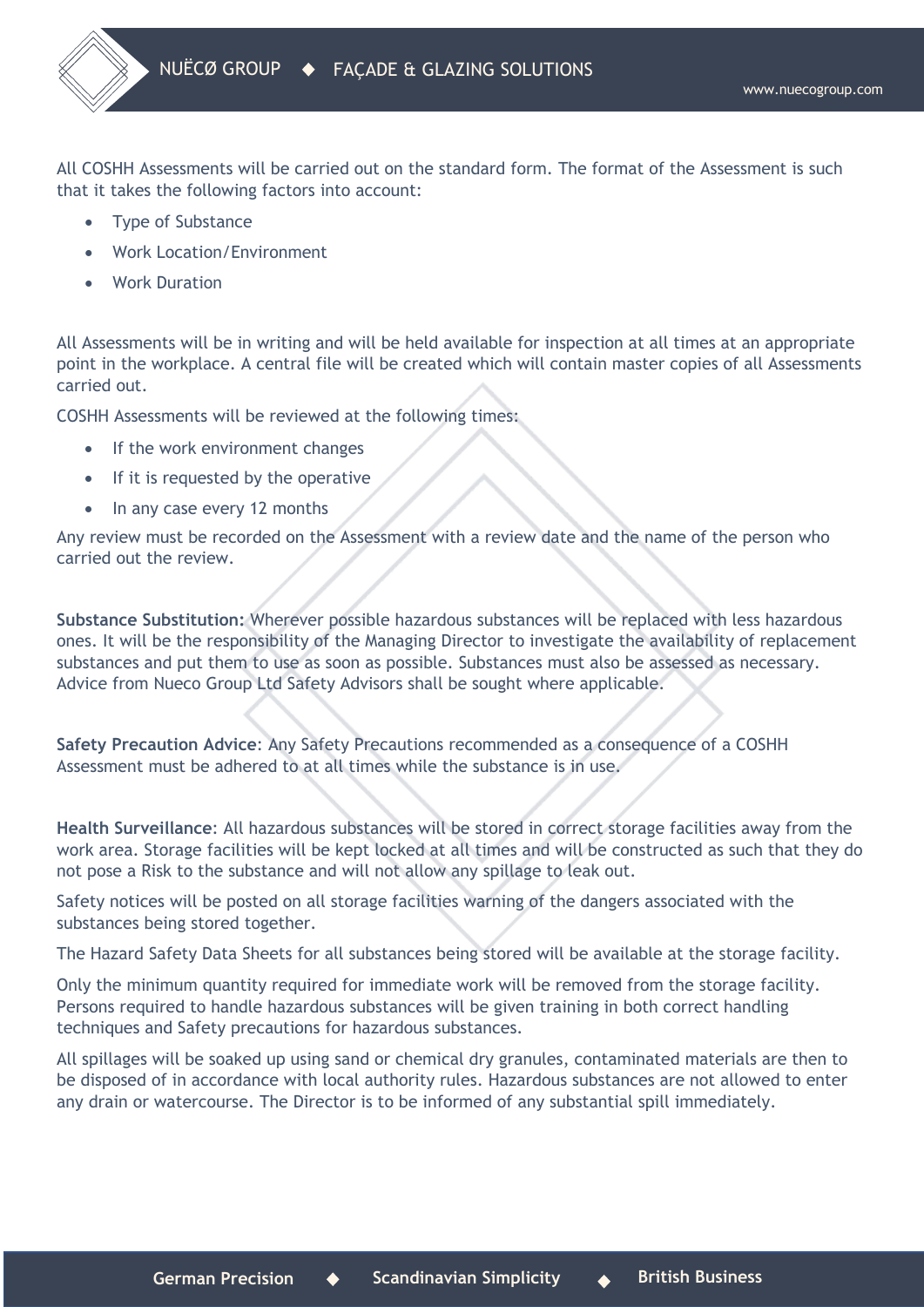**Information and Training:** All employees who may be exposed to any Hazardous Substances will be informed of the existence of the Hazardous Substances Register and COSHH Assessment files at their Safety Induction.

They will be instructed to use these documents as reference to ensure that Safety precautions are adhered to.

# 2.12 Contractors/ Sub-Contractors

It is the responsibility of the Contractor/ Sub-Contractor to ensure that their employees adhere to, and co-operate with, legislative and Company rules in regards to Health and Safety whilst working for the Company.

It is also the responsibility of the Contractors/Sub-contractors to ensure that the Health, Safety and Welfare of the companies staff, visitors and others is not put

at Risk from their work activities and practices, and that safe systems of work are adhered to at all times.

Where contractors are to carry out work on site. they will be asked to provide evidence of Health and Safety competence in advance. Copies of Risk Assessments, COSHH Assessments, Method Statements, or similar documentation, must be submitted and approved by the Company's person responsible, as confirmation that Risks to Health and Safety are being properly managed. All contractors will report to the prearranged designated person prior to commencing work.

The activities of contractors whilst they are on site will be monitored to ensure that their methods or work are safe, and do not put the Safety of the Company's employees at Risk.

### 2.12 Drugs and Alcohol

In industry generally there has been a move to greater controls and in keeping with this the Company has adapted a policy in relation to the consumption of alcohol and drugs.

The Company's policy on alcohol is intended to be a positive approach towards maintenance of the highest standards of Safety in the workplace. It is also intended to benefit the Health & Safety if each individual.

Any employee who feels that they may have a problem relating to drugs or alcohol should immediately seek help from the Director Responsible for Health and Safety. This information will be treated in the strictest confidence. The Company will endeavour to offer any assistance available at the time.

Likewise, any employee taking prescription medication that may affect their ability to undertake their normal scope of work safely must inform the Director responsible for Health & Safety or the immediate supervisor so that alternative work will can be allocated where necessary.

Employees must not attend work whilst under the influence of alcohol or non-prescriptive drugs.

Employees must not consume alcohol or non-prescriptive drugs on the premises.

Employees must not return to work after breaks under the influence of alcohol or non-prescriptive drugs.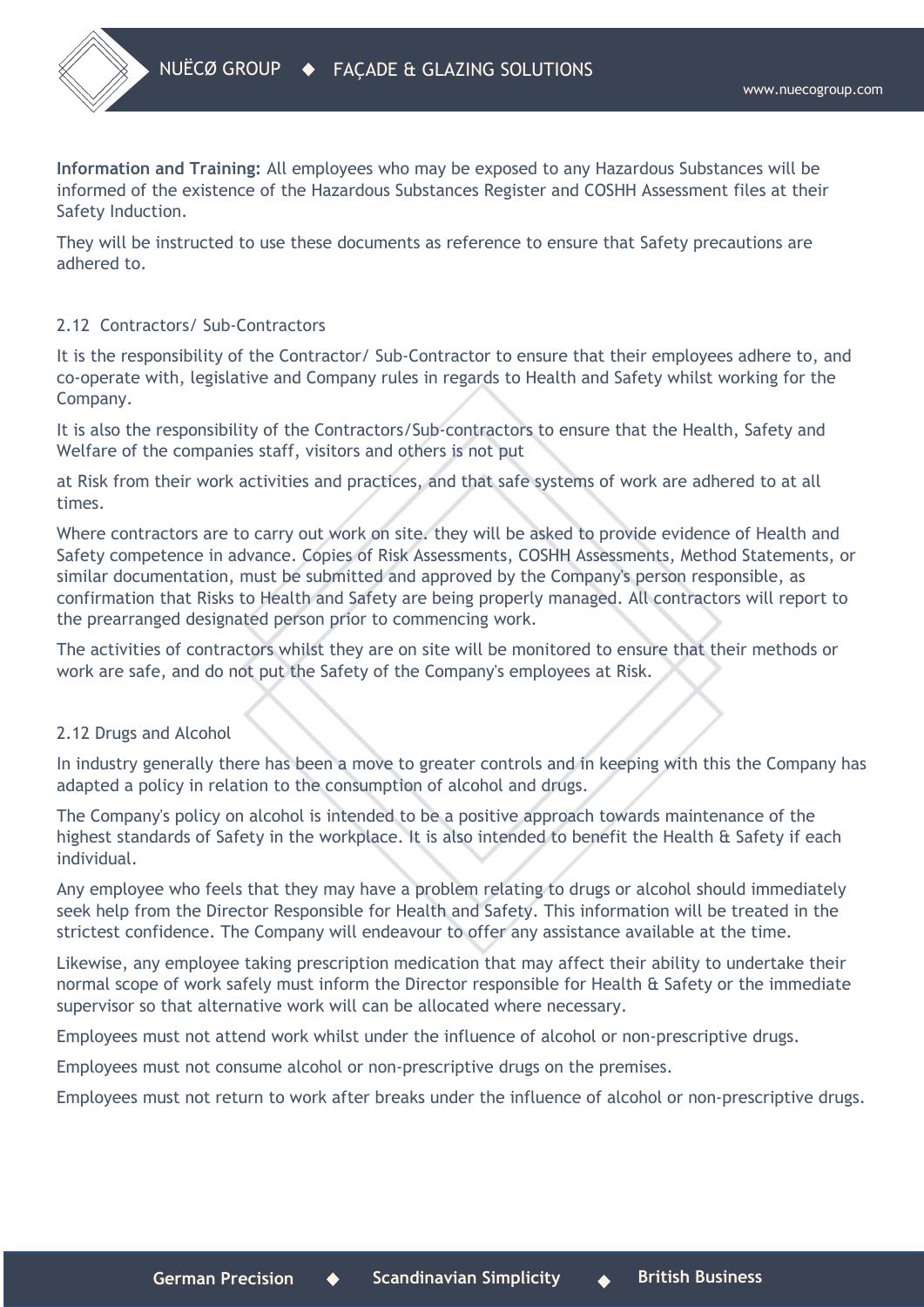# **CONSUMPTION OF ALCOHOL IN BREACH OF THIS POLICY IS A DISMISSABLE OFFENCE.**

# 2.14 Smoke-Free Policy

### **Purpose**

This policy has been developed to protect all Employees, Contractors, Customers and Visitors from exposure to second-hand smoke and to assist compliance with the Smoke-Free (Premises and Enforcement) Regulations (England) 2006.

Exposure to second-hand smoke, also known as passive smoking, increases the Risk of lung cancer, heart disease and other illnesses. Ventilation or separating smokers and non-smokers within the same airspace does not completely stop potentially dangerous exposure.

# **Policy**

It is the policy of the Company that all of our workplaces including Vehicles are completely Smoke Free and all employees have a right to work in a Smoke Free Environment. This policy shall be reviewed on an annual basis.

Smoking including the use of electronic cigarettes is prohibited throughout the entire Workplace including Vehicles with no exceptions. This policy applies to all Employees, Consultants, Contractors, Customers or Members and Visitors.

### **Implementation**

Overall responsibility for policy implementation and review rests with the Managing Director of the Company. All staff are obliged to adhere to and facilitate the Implementation of the Policy.

The Managing Director shall inform all existing Employees, Consultants and Contractors of the policy and their role in the implementation and monitoring of the policy. The Managing Director or the person Delegated to must inform during Induction all new personnel of the No Smoking Policy. Appropriate 'No smoking' signs will be clearly displayed at the entrances to and within the premises.

### **Non-Compliance**

Local disciplinary procedures should be followed if a member of staff does not comply with this policy. Those who do not comply with the Smoke-Free (Premises and Enforcement) Regulations (England) 2006 are also liable to a fixed penalty fine and possible criminal prosecution.

# 2.15 Working at Height

The Company recognises and accepts it responsibility under the Work at Height Regulations 2005 and shall as far as reasonably practicable ensure:

- All work at height is avoided where possible.
- All work at height is properly planned and organised.
- All work at height takes account of weather conditions that could endanger health and safety.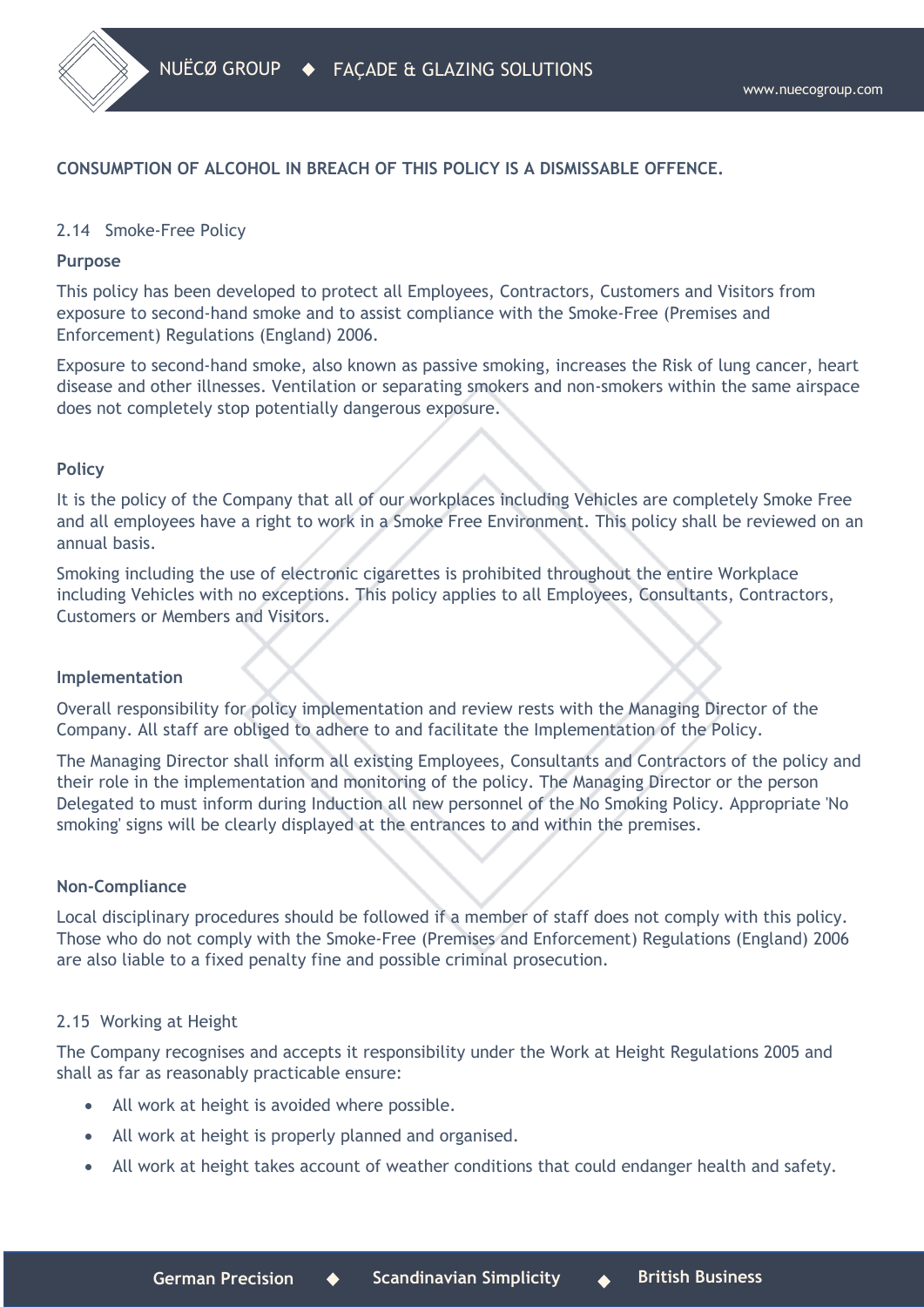- Those involved in work at height are trained and competent.
- The place where work at height is done is safe.
- Equipment for work at height is appropriately inspected.
- The risk from fragile surfaces are properly controlled.
- The risks from falling objects are properly controlled.
- Take account of the risk assessment carried out under regulation 3 of the Management of Health and Safety at Work Regulations 1999.
- Suitable rescue procedures are in place for all working at height activities, employees are trained to use rescue equipment and rescue procedures.

See the Company Full Work at Height Policy for more information on the Company's safe working procedures for work at height activities.

# 2.16 Workplace Noise Control/ Vibration Control

**Responsibilities:** The Director Responsible for Health and Safety will ensure that this procedure is implemented and complied with in all areas of work where a noise or vibration hazard is identified.

The Director must ensure that the persons under their control are aware of the requirements of this procedure and that they are complied with at all times. They will also ensure that the correct protective equipment is provided as required.

All employees will be required to co-operate with the Company in its attempts to reduce or control noise or vibration exposure.

**Noise Surveys:** In accordance with the Control of Noise at Work Regulations, the Company will take all reasonable steps to identify workplace noise levels. The list, once created, will form part of this procedure.

Noise surveys will be carried out by competent persons using correct equipment and will be recorded in writing. Tool manufacturers will be consulted to establish individual noise levels.

Noise surveys will be reviewed at the following times:

- If work patterns change significantly.
- If machinery is moved or if new machinery is installed.
- At any other time it is believed that the survey is no longer valid.

Where the exact noise level created on site or by an individual tool cannot be established. the maximum possible protection will be provided until the matter is resolved.

**Risk Assessment:** Wherever possible noise assessment for site activities will be included in the risk assessment procedure. Information supplied by manufacturers will be used to determine whether a tool used in a work activity is creating a noise hazard. Site environment noise levels will also form part of the assessment.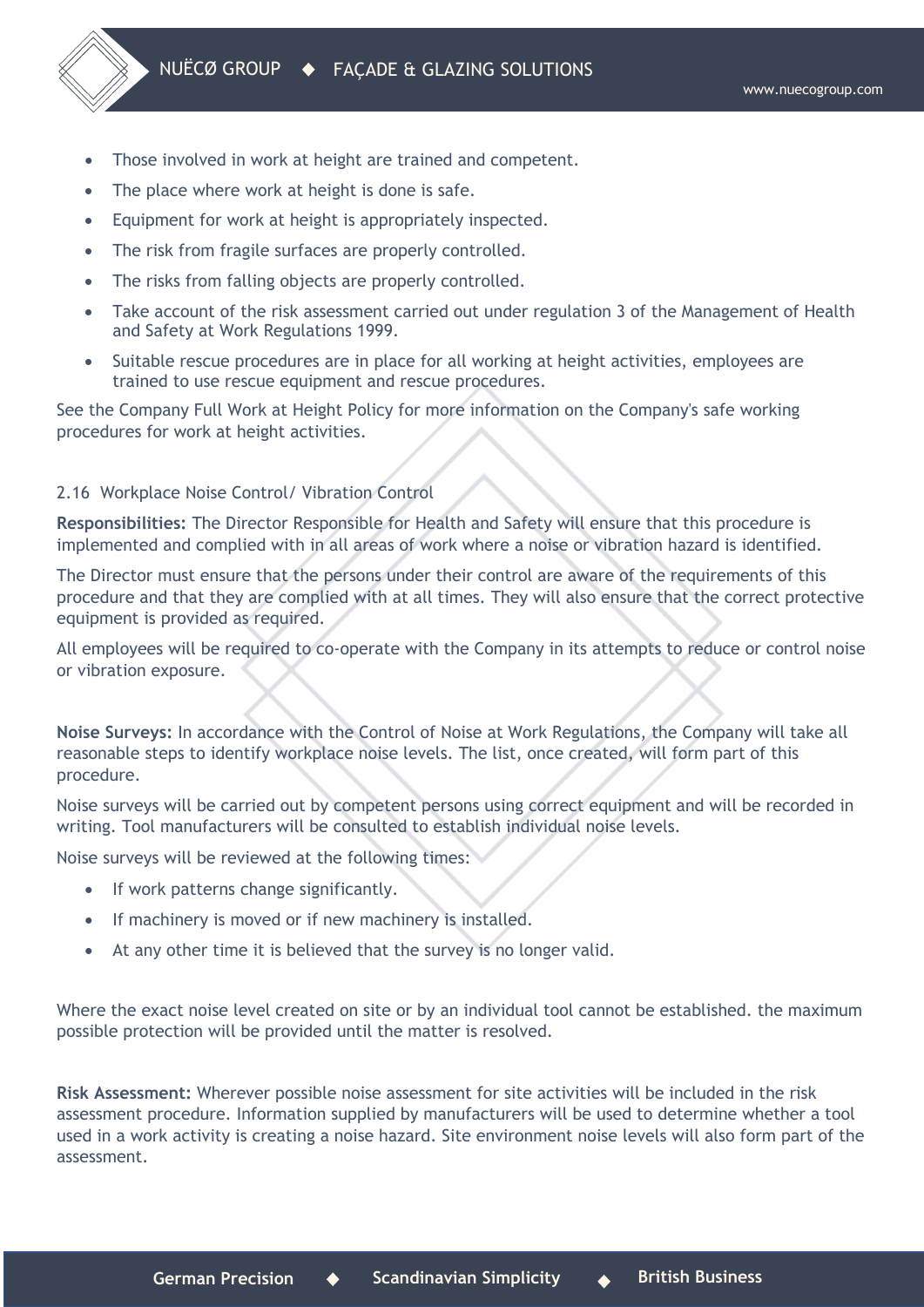**Noise Action Levels:** The Control of Noise at Work Regulations have established noise action levels above which hearing will be damaged. These are based on dosage averaged over a working day.

The action levels are expressed as dB(A):

- First Action Level 80 dB(A)
- Second Action Level 85dB(A)

Where the Company operates a permanent workshop, the following actions will apply:

If the First Action Level (80 dB(A)) is reached or exceeded:

The Directors will:

- Reduce the risk of damage to hearing to the lowest possible by other means than issuing PPE.
- Inform all persons who may be exposed, of the risk to their hearing and of the availability of hearing protection.
- Provide hearing protection at the employee's request.
- •

If the Second Action Level (85dB(A)) is reached or exceeded:

The Directors will:

- Reduce the exposure to noise to the lowest level possible other than issuing PPE.
- Identify all areas where the Second Action Level is reached and post notices at all entrance points to those areas. The notices must warn of the hazards and state that the wearing of hearing protection is mandatory.
- Post notices on all machinery which creates noise at or above the second action level.
- Issue correct hearing protection to all persons who may be exposed WHICH MUST BE WORN.
- Issue hearing protection to all persons in less noisy areas at their request.
- Implement occupational health surveillance for employees exposed to noise levels above 85d  $B(A)$ .

All site equipment having a noise level at or above the First Action Level will have a warning notice affixed stating that hearing protection is mandatory when the tool is being operated. This rule will apply to all persons who are within 12 metres of the tool.

Where, as a result of a risk assessment the general site is deemed to be a noise hazard, the Directors will ensure that all persons who enter or remain on site wear hearing protection at all times.

**Vibration:** Certain types of work equipment when in use can cause Vibration White Finger (VWF). Directors shall reduce exposure by use of anti-vibration equipment or rotation of personnel with regular surveillance. Tooling will be selected that has the lowest level of vibration possible and worn or damaged tooling will be replaced as soon as possible to prevent exposure to potentially hazardous levels of vibration.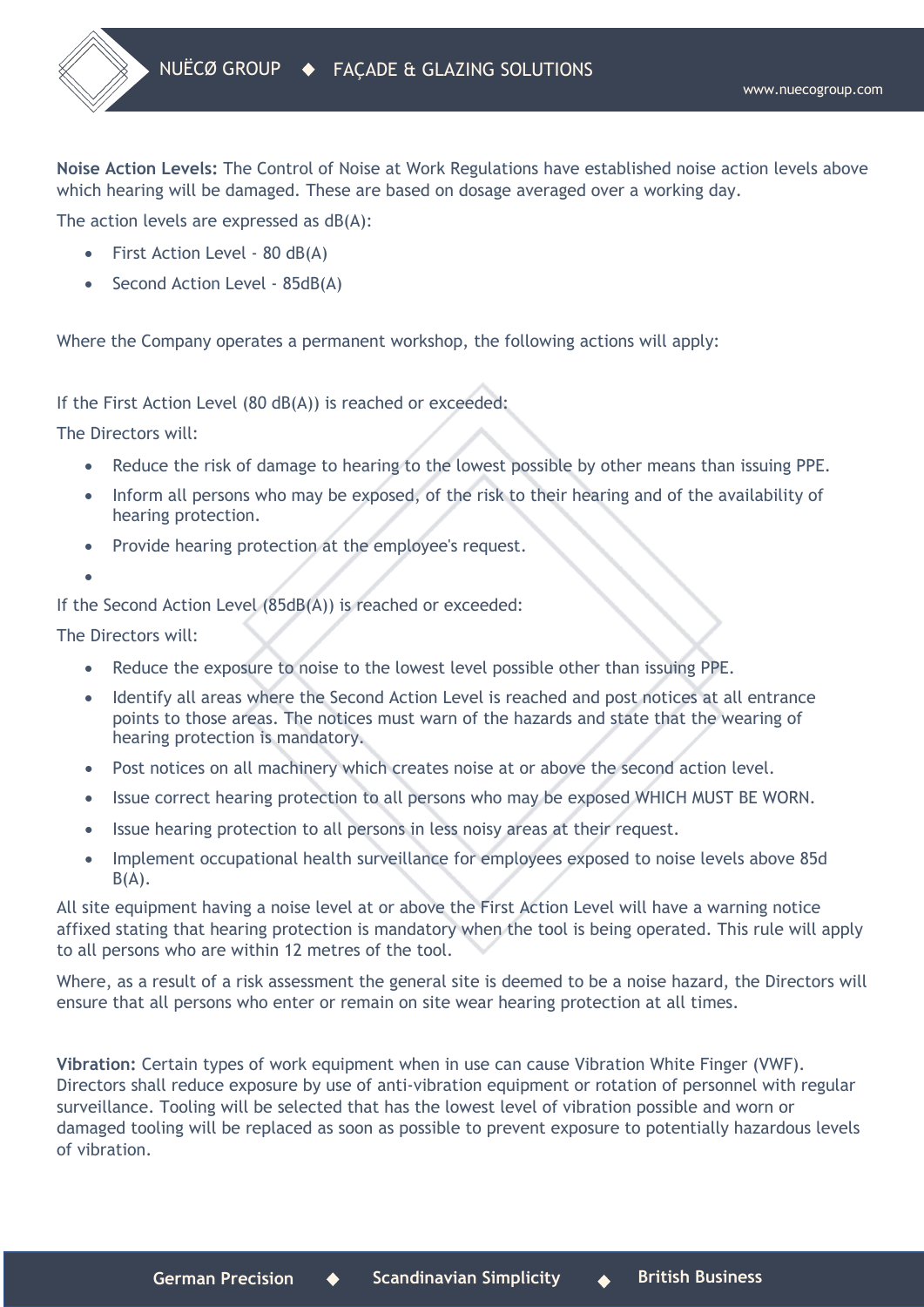**Personal Protective Equipment:** Where PPE is identified as a result of any noise or vibration survey or risk assessment it will be issued as soon as possible. Without prejudice any hearing protection provided must reduce the amount of noise reaching the ear to an acceptable level, this may need specialist advice.

**Training:** All employees will receive general noise and vibration awareness training as part of the Company's safety programme, however where hearing protection is issued, specific training in its correct use, storage and maintenance will be given.

# 2.17 Stress

The Company is committed to protecting the health, safety and welfare of its staff and recognises that workplace stress is a health & safety issue. The importance of identifying and reducing workplace stressors is also acknowledged.

This includes:

- Improving the organisational environment through effective and consistent management.
- Enabling individuals to cope successfully with their work.
- Providing support to employees whose health and well-being are affected by stress.
- Manage and control factors which might result in excessive or sustained levels of stress.
- Increase awareness of stress and its causes and methods to combat it.
- Assist staff in managing stress in themselves and others.

As far as reasonably practicable the Company will:

- Provide managers with advice and support to help identify specific causes of stress.
- Develop programmes for those with people management responsibilities to promote good management and team building skills.
- Provide support through the Employee Assistance Programme.
- Provide suitable training such as time management, assertiveness and dealing with difficult/sensitive situations.
- Monitor the occurrence and levels of absence associated with stress.

### 2.18 Asbestos

In the event of asbestos being found or is suspected, work will immediately stop in that area and the matter should be reported immediately to the Site Foreman, assuming he is not aware of the circumstances at that point. Under normal circumstances the suspected asbestos should not be touched, except to wet it, contain any airborne fibres, wherever possible and keep persons away from it. A Specialist Company should be approached who will determine the next course of action which should, in the first place, to take a sample for analysis. Dependent on this result will depend on the next course of action.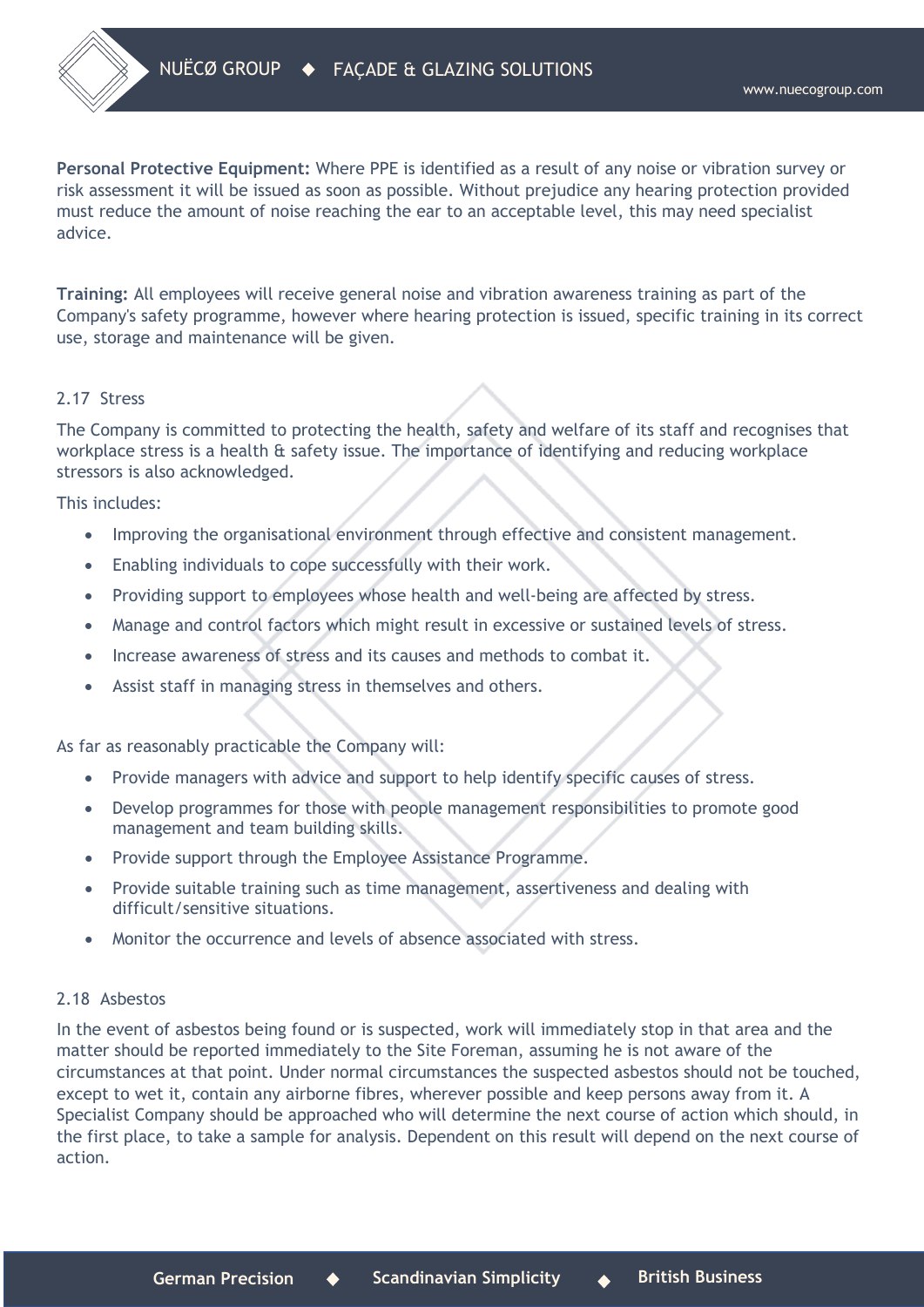In compliance with the Control of Asbestos at Work Regulations 207 2, and subsequent legislation, adequate information, instruction and training is given to employees to enable them to be aware of the health hazards of asbestos; how controls, protective equipment and work methods can reduce these hazards; and the correct use of maintenance of control measures.

Prior to commencing work on projects that may contain asbestos containing materials (ACMs) the following methods of assessment will be deployed:

- A risk assessment shall be carried out on the task and area of works in the first instance, and dependant on the findings of the risk assessment.
- Where insufficient information is available to undertake works safely, an R & D (Refurbishment & Demolition) Survey shall be undertaken by competent persons.
- A subsequent asbestos management plan shall be developed and implemented for the management of any remaining asbestos or ACMs. The plan will be reviewed on an annual basis as a minimum or as advised by the asbestos surveyor.

Any asbestos survey undertaken will be in accordance with HSG 264: Asbestos the Survey Guide and also incorporate the advice and guidance within the Control of Asbestos Regulations 2012. Approved Code of Practice and guidance, obtaining client knowledge and registers of ACMs located in the premises.

# 2.19 Display Screen Equipment

In accordance with the Health and Safety (Display Screen Equipment) Regulations 1992, the following procedures will be followed:

'Users' of display screen equipment shall be individually identified by the Office Manager. The Office Manager shall ensure that all 'users' have received sufficient instruction to allow them to operate the equipment provided, including the adjustment of screens, keyboards, chairs, footrests, blinds. etc. Particular attention should be given to minimising reflection and glare.

'Users' shall be entitled to request an appropriate eye and eyesight test. Where 'special' corrective appliances are needed; a special pair of spectacles for display screen work may be prescribed. Any cost arising from these tests and appliances will be borne by the Company.

# 2.20 Safety Training

### **Basic Training Considerations**

The Company recognises that safety training is an integral and important part of its overall safety policy and it will be given as a normal constituent of vocational training. No person will be employed on work involving any reasonably foreseeable significant risk unless he has received adequate training to help him understand the hazards involved and the precautions to be taken.

We will undertake an annual training needs analysis for all our employees on an annual basis as a minimum to ensure all employees have the necessary training and level of competence for the scope of works they undertake. The managing director is committed to providing sufficient funds and resources to ensure all necessary training is provided to employees.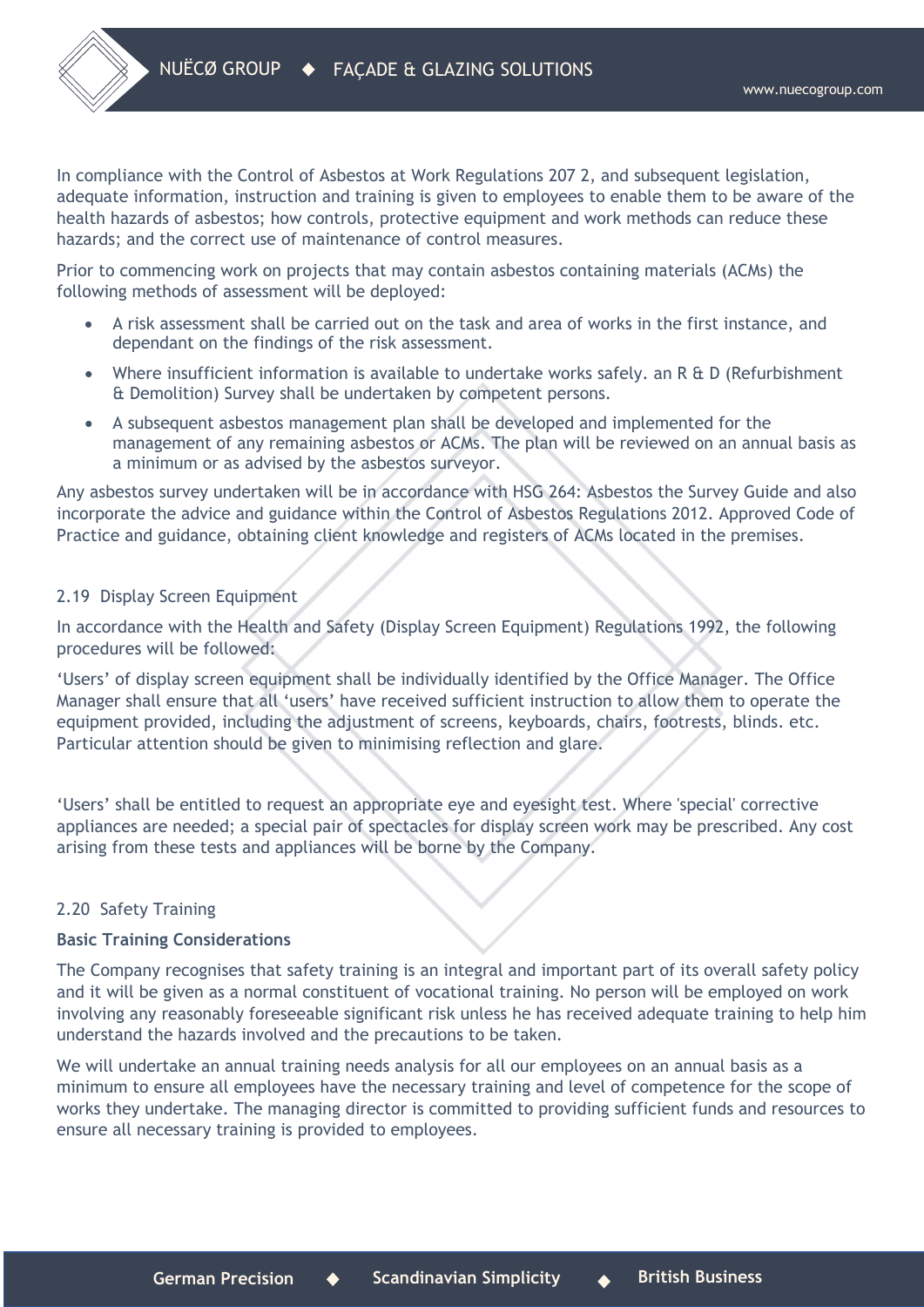

#### **Managerial Training**

The Directors recognise, as fundamental to the success of the Company safety policy, that management should have received the training necessary to control effectively the areas for which they are responsible.

#### **Safety Advisor Training**

It is essential that Safety Advisor's training needs to be regularly appraised. He will be encouraged to seek such professional qualifications as befits the Company's needs.

#### 2.21 Health Surveillance

**Responsibility:** The Director Responsible for Health and Safety shall ensure that health surveillance is provided where necessary for all employees and records maintained in line with data protection and health and safety legislation. Where necessary reasonable adjustments will be made for employees with any existing health conditions that may be aggravated or made worse by any work activities undertaken by the Company. In order to monitor the health of all employees an annual medical questionnaire will be issued and reviewed and action taken in the event that an employee or employees have recorded any health issue or an increase/worsening of an existing condition due to the work environment.

**Procedure:** Where known occupational health risks exist within the companies scope of works a suitable and sufficient risk assessment and safe system of work will be developed for the work activity and control measures implemented to ensure the health, safety and welfare of all employees affected. Where health surveillance is required this will be outlined in the risk assessment and safe system of work and communicated to affected employees.

Directors shall, where work activities could cause health problems, regularly review the work activities and where possible implement engineering controls or substitute existing substances for less hazardous ones and so reduce to occupational risk to employees and other third parties affected by the Company 's scope of works.

Should any person have a health problem which could affect their health, safety and welfare while at the workplace, they shall inform their immediate Supervisor.

#### 2.22 Manual Handling

#### **Responsibilities**

The Director responsible for health and safety will ensure that adequate resources are provided in order that manual handling can be avoided wherever possible and will also provide training to any operative who is required to carry out manual handling operations as part of their work.

Supervisors are responsible for ensuring that all manual handling operations have been correctly assessed in accordance with Risk Assessment procedures, they will ensure that manual handling is avoided wherever possible and that operatives who are required to carry out manual operation have been correctly trained. Operatives must avoid manual handling wherever possible by using mechanical handling devices provided by the Company. Once trained, operatives must use correct handling techniques to avoid injury.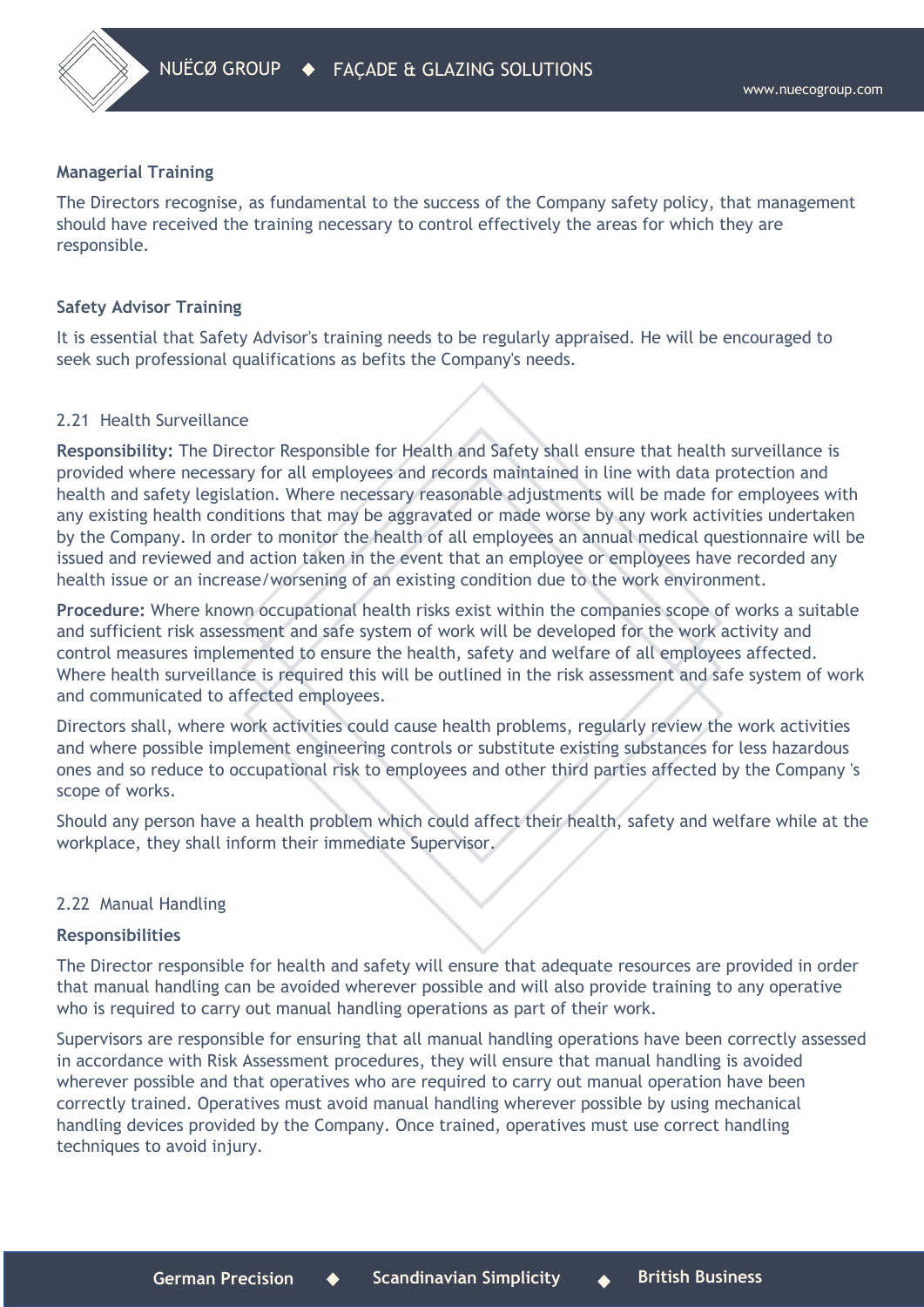Where an operative is injured as a result of a manual handling operation it must be reported in accordance with First Aid and Accident/Incident Reporting procedures.

## **Manual Handling Risk Assessment**

Manual Handling Risk Assessments will be carried out as part of the General Risk Assessment Procedure.

For the purpose of risk assessment and identifying precautions, manual handling will be defined as: The movement of any item using bodily force including:

- Lifting
- **Lowering**
- Pulling
- Pushing
- Twisting
- Turning
- **Supporting**

# **Handling and Stacking**

When handling, operatives must use mechanical devices wherever possible. Supervisors must ensure that mechanical handling devices are available and that materials are correctly stacked so that mechanical devices can be used safely.

Where manual handling of material is unavoidable then it must be ensured that it is carried out by trained operatives using the best possible method to avoid injury.

Manual handling methods to avoid injury should include:

- Manual handling operations should be planned.
- The weight of the load should be known.
- Heavy items should be positioned so that they can be slid rather than lifted.
- Operatives must not be allowed to manually handle any materials which are too heavy.
- Workstations must be so designed to avoid the necessity to bend down or twist the torso repeatedly or overreach when carrying out any operation.
- All materials must be free from burrs or sharp edges where possible.
- Wherever possible materials must be stacked so as to avoid handling them twice and also avoid creating any additional hazards.
- Use PPE to avoid hand injuries.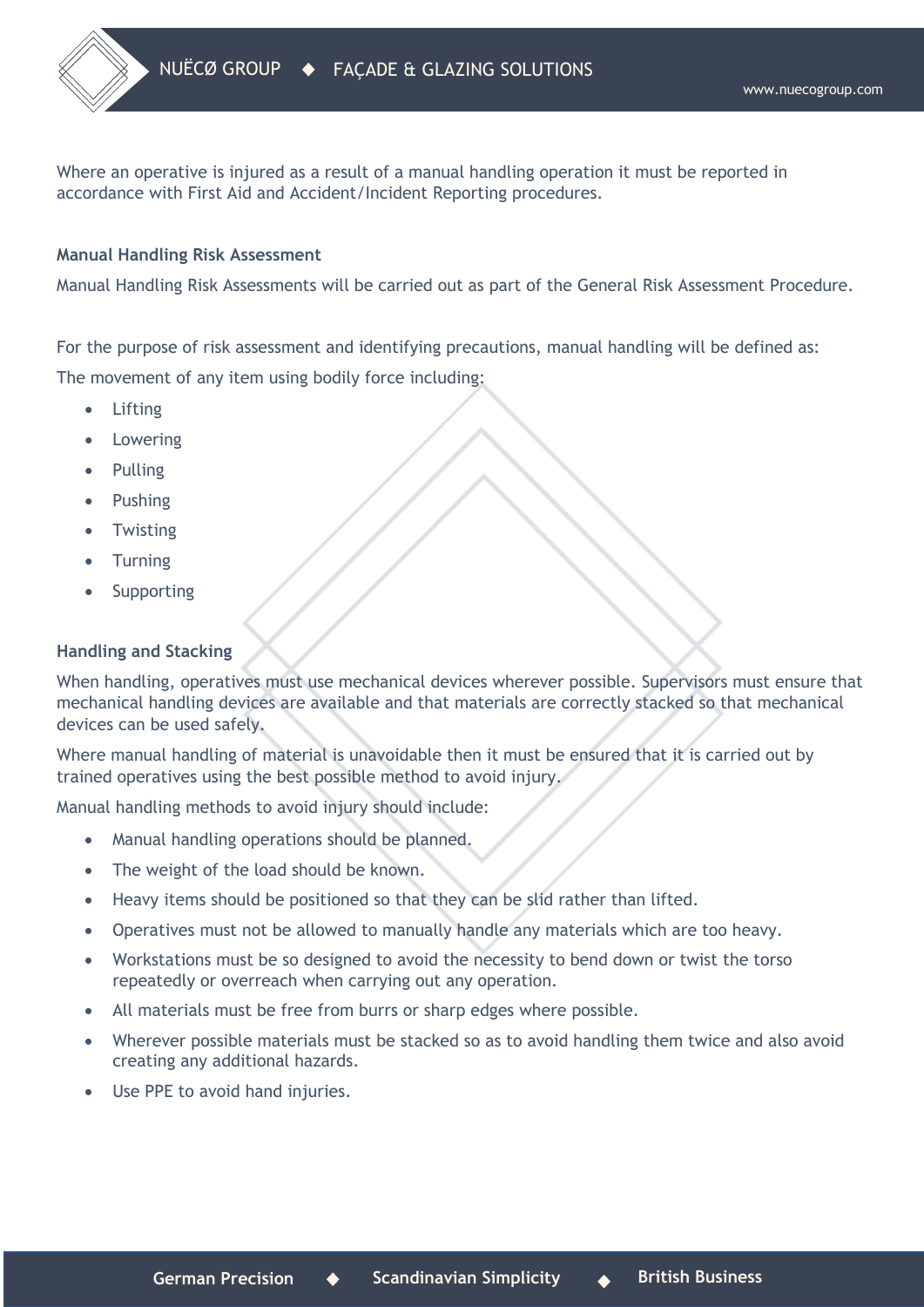## **Personal Protective Equipment**

Personal protective equipment will be issued as a result of the findings of the relevant risk assessment, having regard for the hazardous nature of the material being handled.

# **Manual Handling Training**

Manual handling training will be provided to all operatives who are required to carry out manual handling operations. All training provided will be in accordance with the Company Safety Training and Information procedure.

# 2.23 Construction (Design and Management) Regulations 2015

The Construction (Design and Management) Regulations 2015 places duties on contractors to ensure we cooperate with all parties involved in the project and that we manage our work to ensure a safe site for all parties involved.

Whilst undertaking the role of Contractor on site we will ensure the following:

- We manage our work in order to ensure the health, safety and welfare of all our employees, any subcontractors we may engage and other third parties who may be affected by our work activities.
- Cooperate with other duty holders. We will cooperate with the principal contractor and other contractors on site to ensure cooperation between all parties involved, ensuring that the risks which cannot be eliminated are reduced and properly managed and controlled.
- Consult with employees our appointed contractors and other parties in good time ensuring all persons under our control have the necessary information at the right time.
- On a project where we are the only contractor, we will develop the construction phase plan for the project and ensure it is communicated to all relevant employees.
- Before works commence on site we will ensure the principle contractor has provided suitable and sufficient welfare facilities for the project. Where we are the only contractor on site, we will ensure welfare provision is available in line with schedule 2 of the CDM 2015 Regulations.
- Ensure all persons working on site under our control have a documented site induction before commencing work on site.
- Take the necessary steps to ensure site security and prevent access by unauthorised third parties and cooperate with the principal contractor regarding site security on projects with more than one contractor appointed.
- During the planning stage for all projects and before any works commence on site, we will ensure that we provide suitable and sufficient supervision and resources for all employees and contractors under our control working on site.
- We will ensure all employees and contractors under our control on site have the necessary skills, knowledge, training and experience for the work they are carrying out.
- Where more than one contractor has been appointed, we will cooperate with the designer or principal designer providing requested information for the safety file in good time.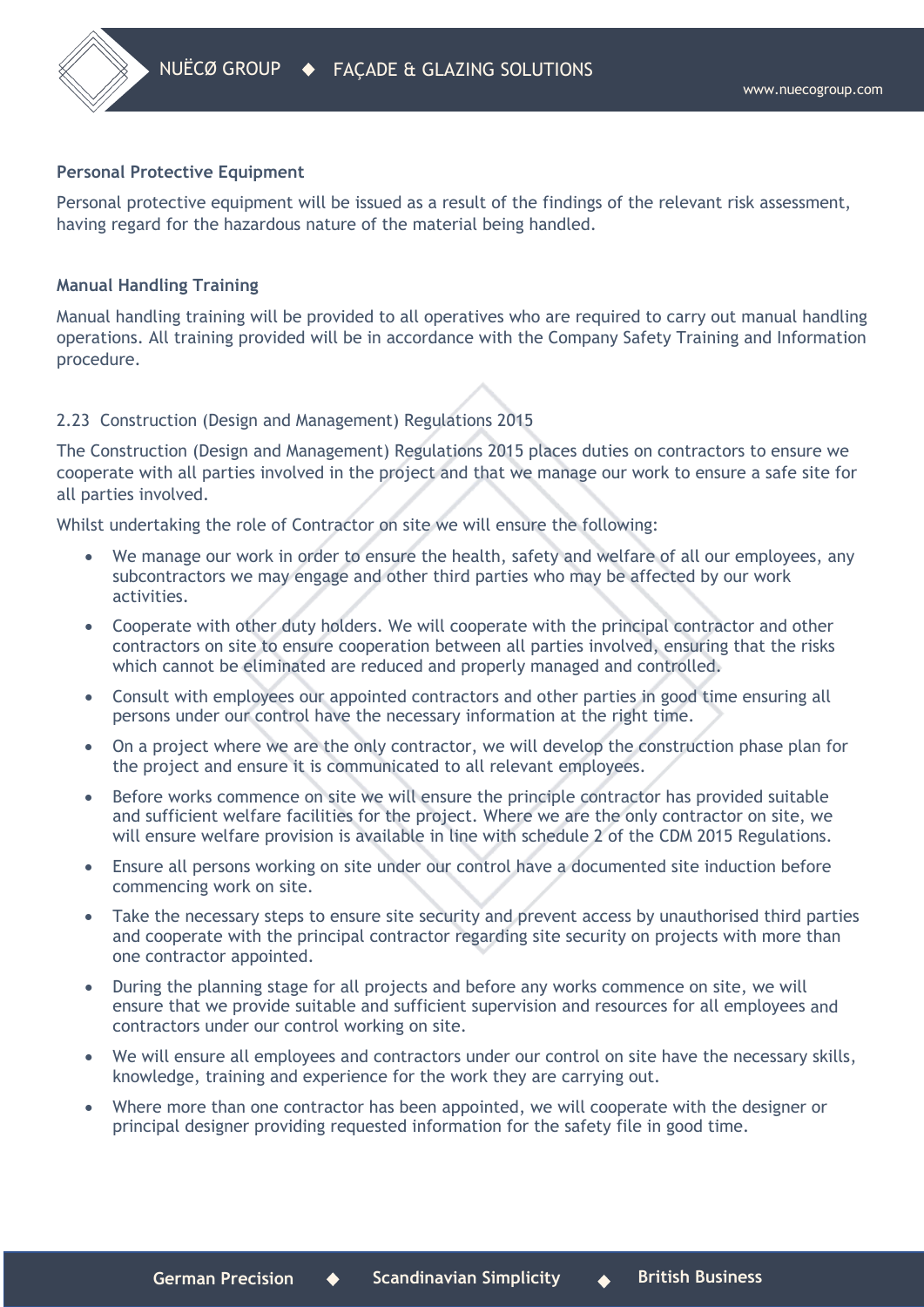Whilst undertaking the role of **Principal Contractor** we will ensure the following:

- Ensure we have the have the right skills, knowledge, training and experience necessary before accepting the role of principal contractor.
- We will liaise and co-operate with the principal designer to ensure information is provided to assist when considering health and safety in their design at both the pre-construction phase and design work during construction.
- Ensure the client is aware of their duties and liaise with the client regarding their client brief and expectations for the project.
- Request the necessary preconstruction information from the client to enable us to develop the construction phase plan for the project.
- Manage the construction phase of the project ensuring health and safety standards are maintained and risks eliminated where possible and where risks cannot be eliminated suitable control measures are implemented on site.
- Ensure all site operatives have a documented site induction before commencing work on site.
- During site set up ensure suitable and sufficient site security arrangements are established before allowing work to commence on site and ensure the site is secure at the end of each working day.
- Take steps to ensure our employees and appointed contractors have the necessary skills. knowledge. training and experience for the work they are carrying out.
- Provide suitable and sufficient site supervision and management depending on the size and complexity of the scope of works to be undertaken.
- Engage with workers and contractors on site ensuring effective communication of information and that any health and safety ideas or concerns are given due consideration.
- Effectively monitor health and safety risk on site ensuring it is reduced to the lowest level possible where possible and where the risk cannot be eliminated control measures are implemented and communicated to affected parties.
- Provide the necessary information to the principal designer so the health and safety file can be completed in good time. In projects where the principal designer appointment finishes before the end of the construction phase, we will take on the responsibility for the file and for handing it over to the client.

## **Domestic Clients**

Our duties remain the same as those for a commercial client when working for a domestic client.

# **Design Input**

Whilst undertaking the role of Contractor or Principal Contractor we may specify materials to be used and have a design input during the preconstruction phase and construction phase of the project, when this is the case we will ensure the following: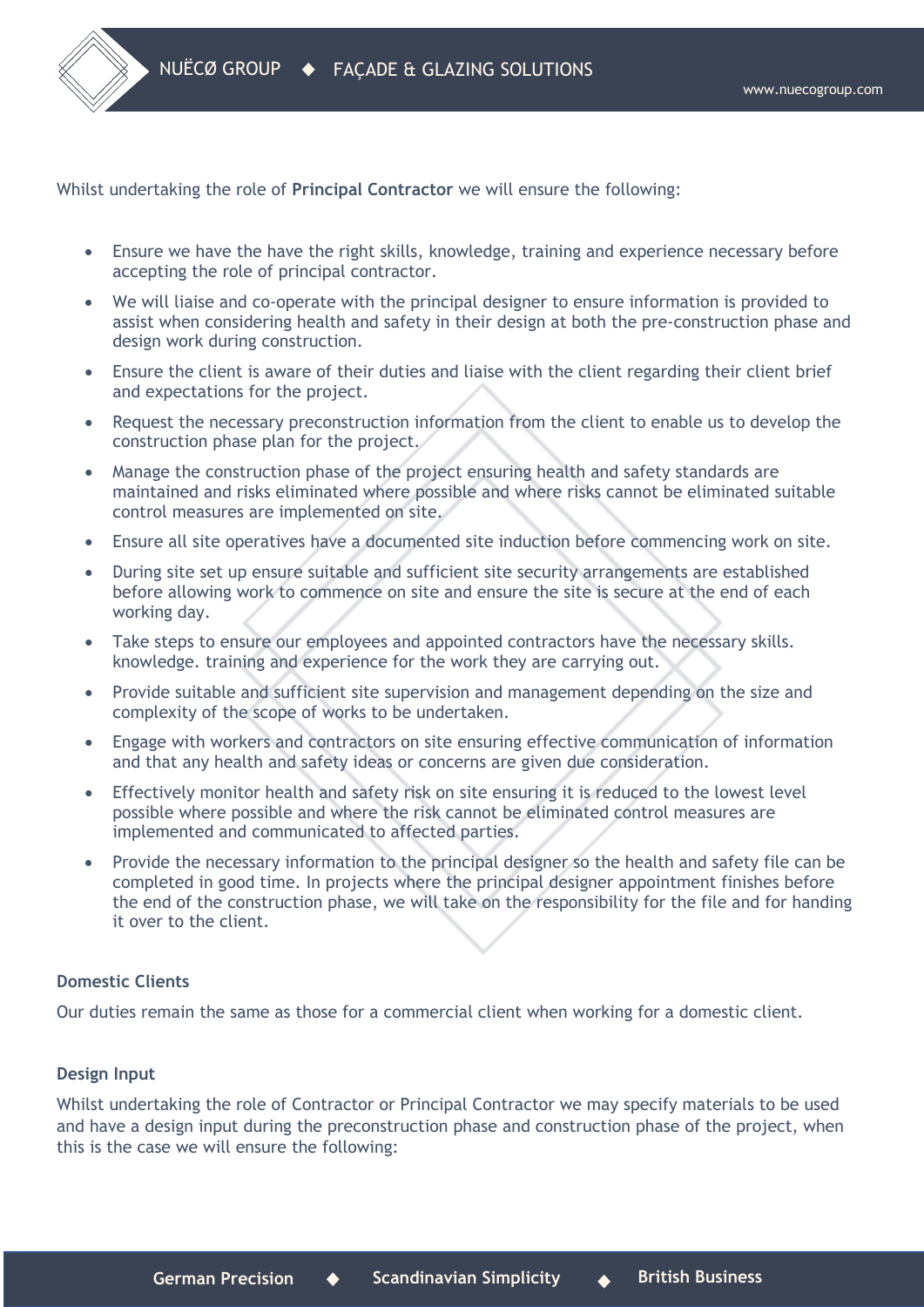• Ensure effective communication between the Principal Designer and other parties involved.

Provide the Principal Designer with:

- Information for inclusion in the safety file when requested.
- Information relating to our designs. including any unusual remaining risks and key assumptions made.
- Details of significant risks that are part of our design.

Information for other Designers:

- Design loads, where we are responsible for the selection of plant. Equipment, materials or civil and construction design.
- Design parameters, where they could affect how others design their elements of the work.
- Key principles used in our design.
- Design drawings relevant to other designs.
- Specifications, that may inform their designs.
- Information obtained to aid our design that could be useful to others.

Provide the following information for contractors & principal contractors:

- Relevant assumptions our design makes.
- Any survey or report obtained as part of our appointment that could be useful to others in the management of health and safety.

# 2.24 Driving Company Vehicles

When using a vehicle supplied by the Company all employees must conform to all requirements of the Road Traffic Acts, associated legislation and the Highway Code.

Where employees are driving in the course of their employment or driving vehicles supplied by the Company they must:

- Ensure that the vehicle is serviced, maintained and operated in accordance with the manufacturer's guidelines.
- Be in possession of a UK driving licence. This must be checked by your manager every year and endorsements notified to the insurers (for Company vehicles and when driving your own vehicle on Company business).
- Ask their GP if any prescribed medicine will affect their driving ability; if so, employees must refrain from driving and inform their immediate supervisor.
- Employees are not permitted to operate a hand-held mobile phone whilst driving Company vehicles, the punishment for such an offence is a £100 fine and three penalty points on your driving license. Therefore do not operate your hand-held mobile phone whilst driving; it is dangerous.